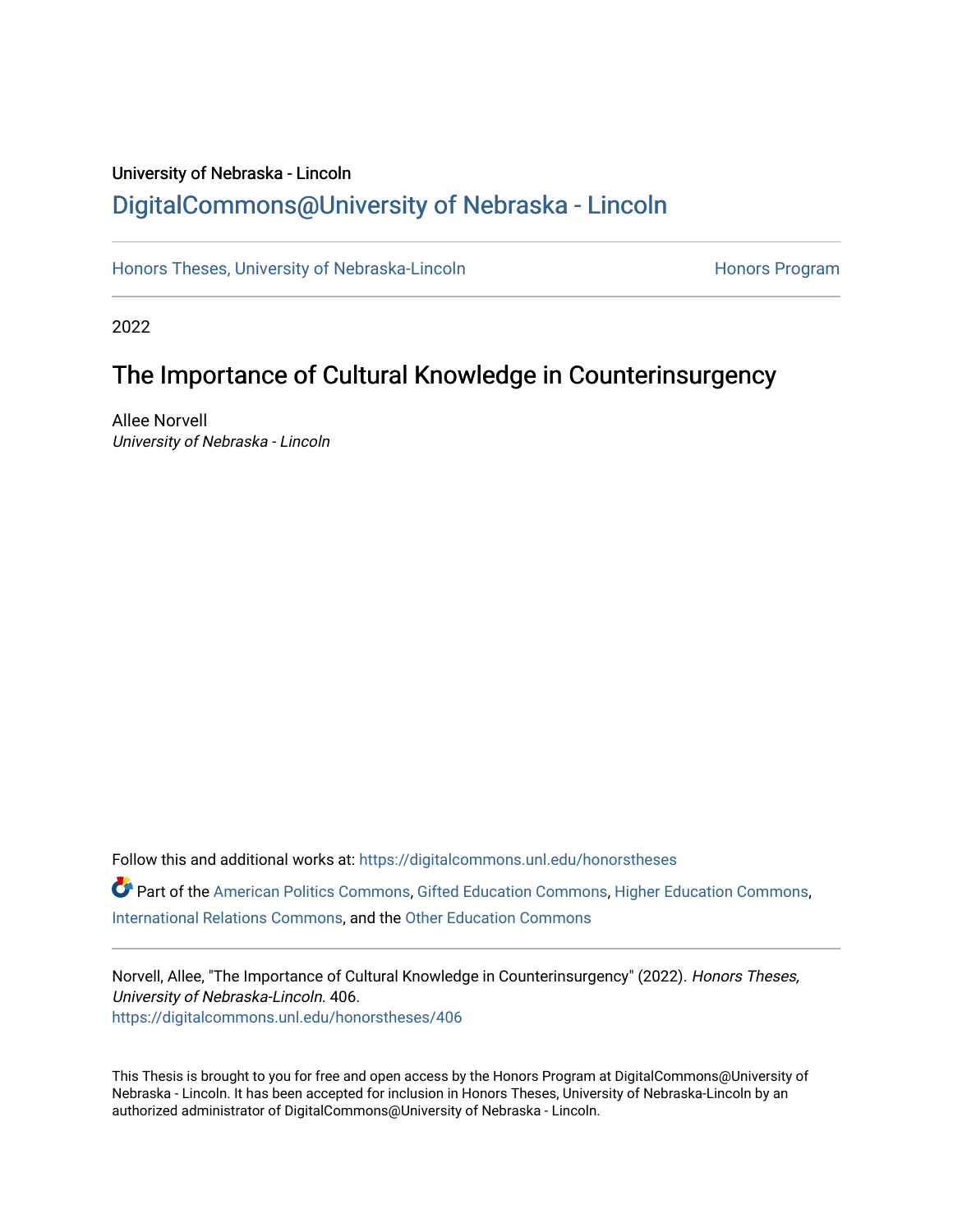The Importance of Cultural Knowledge in Counterinsurgency

An Undergraduate Honors Thesis Submitted in Partial fulfillment of University Honors Program Requirements University of Nebraska-Lincoln

> by Allee Norvell, BA Political Science College of Arts and Sciences

> > March 14, 2022

Faculty Mentors: Tyler White, PhD, Political Science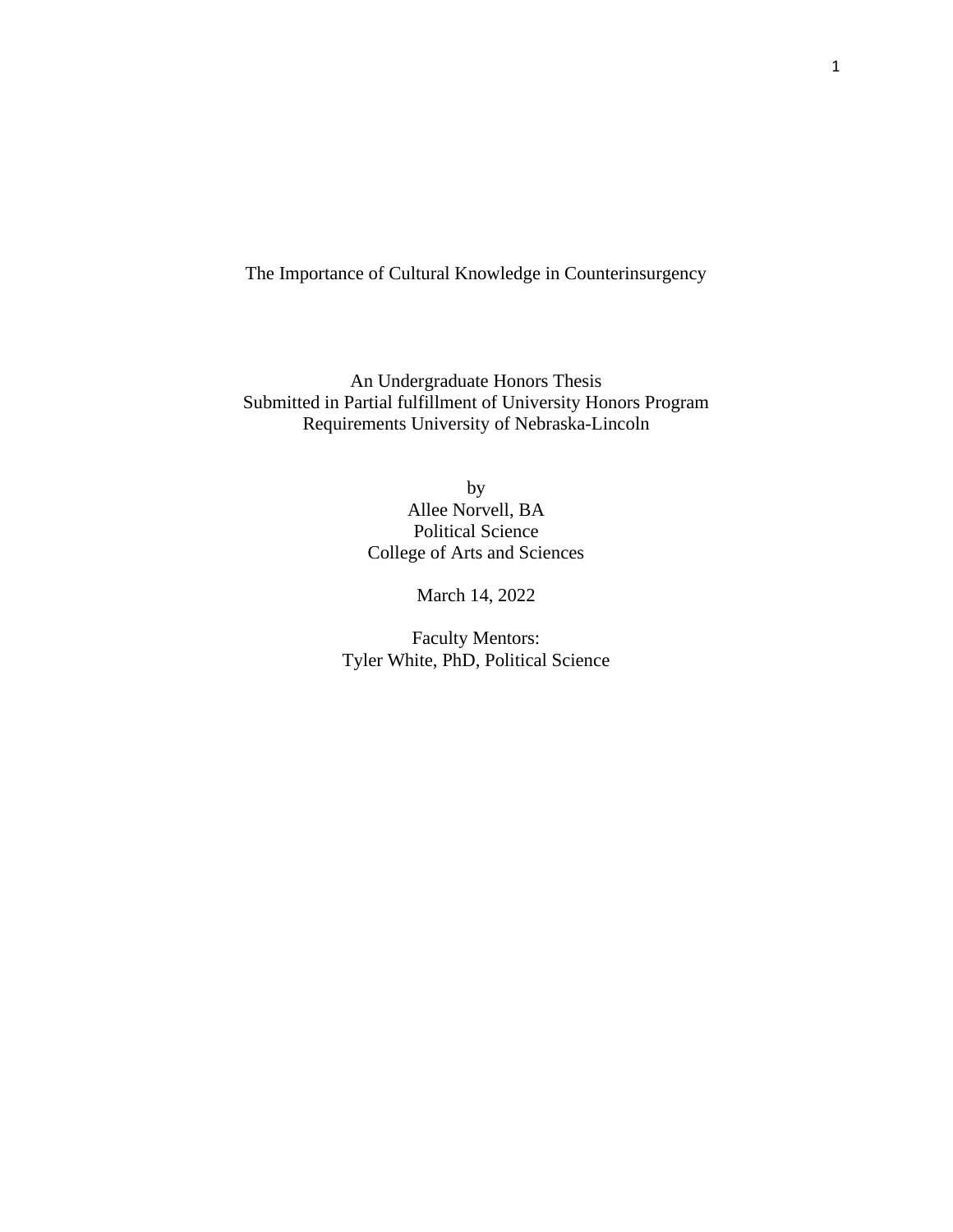### Abstract

This thesis discusses the importance and usefulness of cultural knowledge in counterinsurgency. When combatting insurgent groups, it can be difficult to identify insurgents and utilize conventional warfare. Insurgents use various tactics and strategies to promote their goals while living among the local population. These aspects require intervening countries and counterinsurgency to take the varying strategies into consideration when making their military decisions. The most important aspect needed for these counterinsurgency operations is cultural knowledge. Having an understanding of the intervening population and its dynamics with the insurgent group can be proven to be very beneficial. Specifically, in the cases of the US, their counterinsurgency tactics have varied across cases. This thesis will observe three cases of US intervention: Vietnam, Afghanistan, and Iraq. These cases show the need for cultural knowledge. The cases of Vietnam and Afghanistan have little utilization of cultural knowledge, and this can be a main explanation to why these wars ended with shortcomings and loss. It can be argued that cultural knowledge could have improved the US's position in these interventions. Iraq shows that a switch to a population based military strategy that incorporated cultural knowledge can be successful. This paper argues the importance of cultural knowledge in the cases of counterinsurgency and intervention and how it could have influenced and changed the outcome of three US interventions. This thesis will present the significance of cultural knowledge in these specific three cases as well as counterinsurgency as a whole.

Key Words: Counterinsurgency, Culture, Knowledge, Military, Population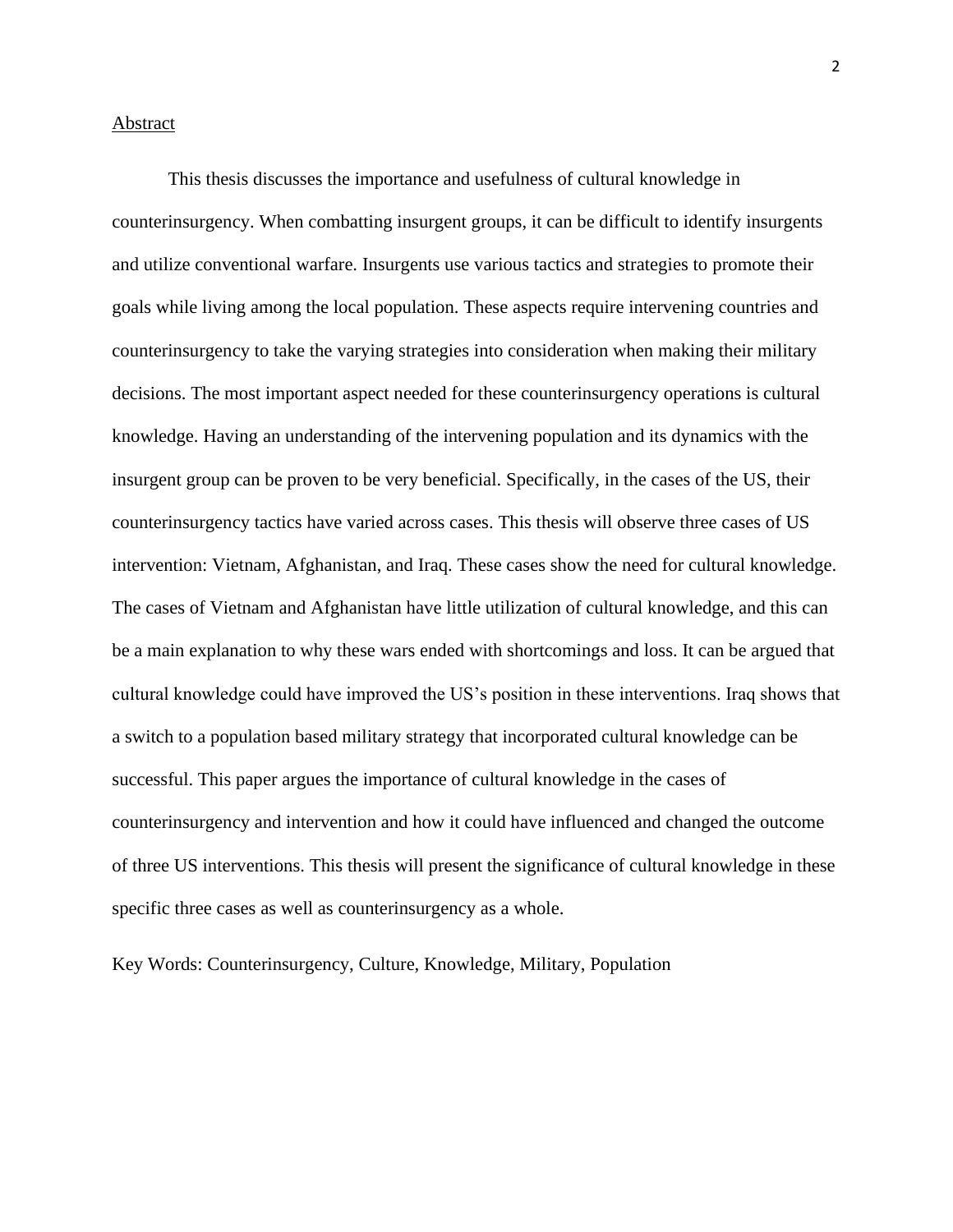The US is known for its military might. They have utilized advancements in technology and weaponry to expand their beliefs and democratic ideals. This military superiority and aggressive tactics have proven to be effective in past world wars and other international conflicts. However, the rise of terrorist and insurgent groups has begun to undermine traditional methods to fighting the enemy. The change in fighting tactics between insurgent groups and America's conventional military methods allow for other factors to gain importance (Johnson and Zellen 2020). Military can be effective in defeating insurgents, but past US intervention into foreign areas have shown that military is not the sole solution to ending this conflict, particularly in Vietnam, Afghanistan, and Iraq. Cultural knowledge and awareness are critical to victory in the fight against terrorism and insurgency. Increasing the focus of culture in a region will allow the external aids, like the US, to achieve more success that military tactics could not. Cultural knowledge will create a better understanding of the local population and the various conflicts, religions, and other aspects of the society that is important to know when intervening in their environment.

The increase of cultural knowledge has many advantages in counterinsurgency. Knowledge about the local culture and dynamics in the society allows for troops to be on the ground and in the community. This will allow the troops to be within the population to keep out or identify the insurgents, earn the local population's trust, and help stabilize the population and government post-intervention (Lister 2011). Cultural knowledge of the intervening countries, including political and military leaders and troops, will create more efficiency and success in the areas experiencing insurgency and violence. In past conflicts, we have seen the understanding of the foreign population and culture can be much more important and successful. Iraq showed us that the change to a population-based strategy utilizing cultural knowledge can be much more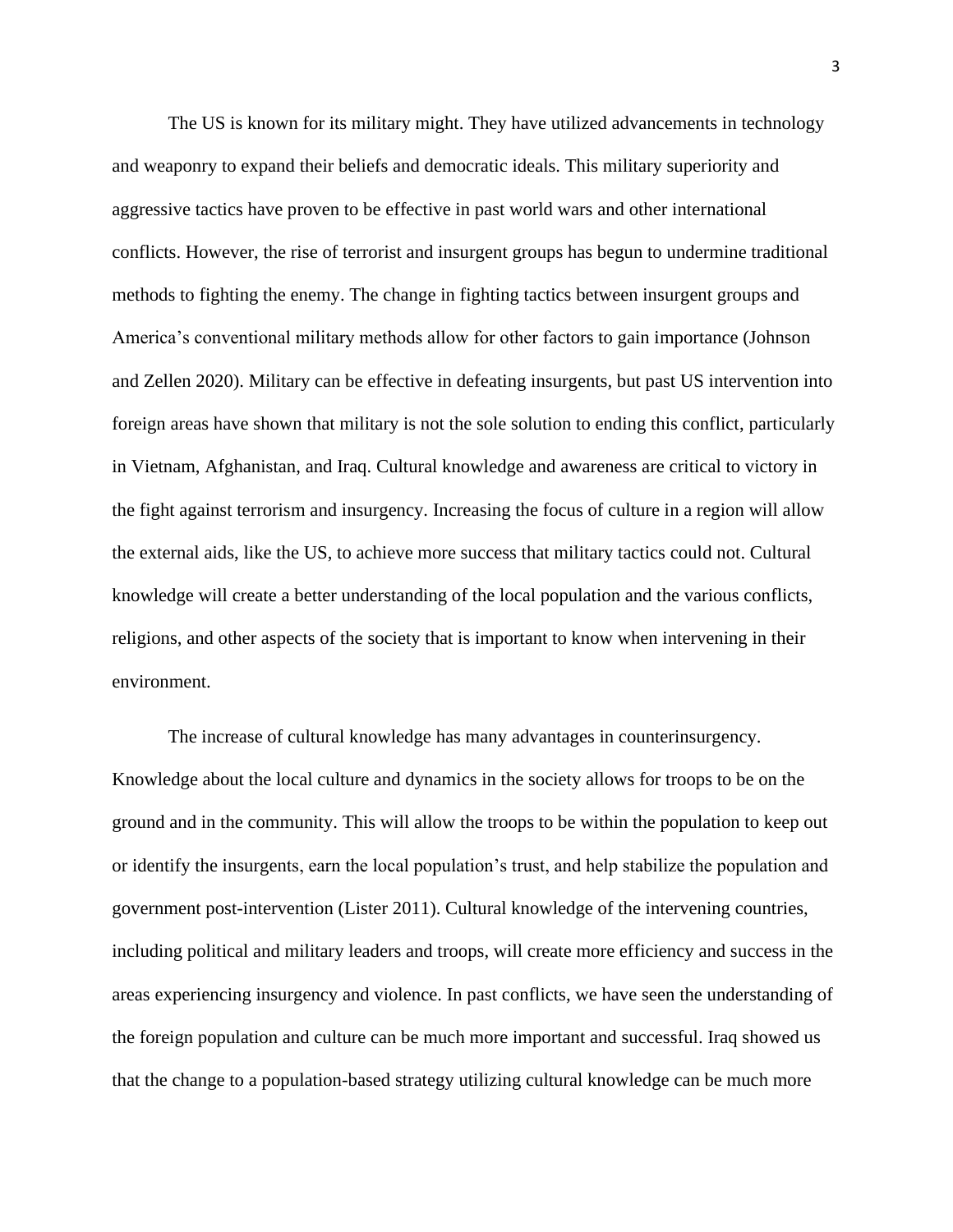beneficial and effective (Lister 2011). In cases where the US has failed in intervening against counterinsurgency, it can be argued that they would have been successful if the US came into the situation with more cultural knowledge. This can be seen in the cases of Vietnam and Afghanistan. Vietnam and Afghanistan showed the flaws of solely military-based strategy with little involvement and interaction with the population. In this paper, I will be focusing on the US intervention into Vietnam, Afghanistan, and Iraq. I will explain the cases of Vietnam and Afghanistan and how a different outcome could have occurred with a cultural understanding about the area. In the case of Iraq, I will explain how the change of tactics, including cultural knowledge, was effective in combating insurgent groups. These are just a few examples of how foreign intervention, in these cases the US, can utilize cultural knowledge and lead to a better outcome and success against insurgency. The increase of cultural information of the intervening countries, particularly the US, will lessen the influence and combat the power of insurgents.

## Literature Review

Past literature regarding the importance of cultural knowledge focusses on how it can improve counterinsurgency and can identify where military strategies fell short in achieving victory. In the Vietnam War, the military strength of the US should have been more than enough to defeat the Viet Cong (Rosen 1982). However, their lack of cultural knowledge led to the US underestimating the resolve and will of the Viet Cong ("Vietnam War"). Cultural knowledge of the Vietnamese population along with the various dynamics in the region could have influenced the US's decisions regarding military tactics and strategy for the war (Johnson and Zellen 2020). The failure in Vietnam can be explained by various factors, but the lack of cultural knowledge in their counterinsurgency efforts is a main reason for their loss. Iraq and Afghanistan are the latest examples of how much success intervention has without knowledge relating to the culture and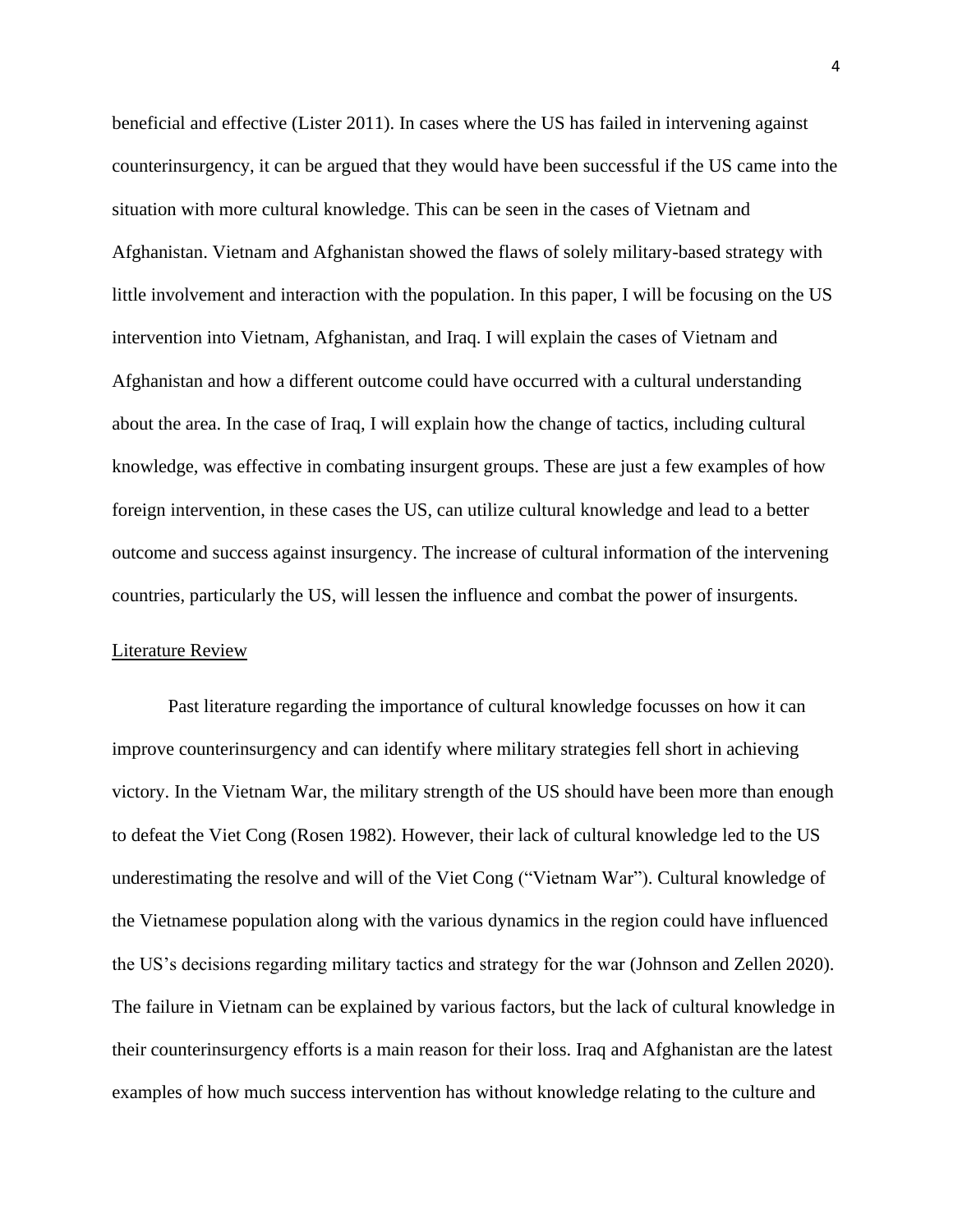dynamics of the foreign population (Johnson and Zellen 2020). There was little to no success in only utilizing military strategies when combating insurgency. Military intervention lacked the effectiveness in situations that could have succeeded if they had the cultural knowledge prior to entering the foreign area. Cultural knowledge can be seen to have advantages and effectiveness in counterinsurgency.

The US, in past instances, have been military focused when intervening in a country, but, lately, it has shown to have shortcomings in successful interventions. The US focuses on shortterm actions that don't always consider what the region will look like post-war (Jager 2007). The US's only focus in Vietnam was to end the spread of communism, but they took little time considering the future and population of Vietnam ("Vietnam War"). Looking at Iraq, the US wanted to get in and out quickly with little plans about the formation and enforcement of the government (Kilcullen 2017). These are some example showing that aggressive methods don't always achieve the ideal result. Military and physical force is a necessary part of counterinsurgency in situations like providing security, enforcing a ceasefire, and maintaining stability ("Tactics of Counterinsurgency" 2009). However, the type of military intervention can create more backlash from the insurgents and civilians (Piazza and Choi 2018). Violent methods, like drone strikes that have the potential to kill innocent civilians, can generate more resentment towards foreign aid (Morris 2019). The targeting civilians in counterinsurgency can increase the resistance against intervening countries and lead to the victimization of civilians (Kocher 2011). The bombings performed by the US were counterproductive and allowed the Viet Cong to have more control over the population (Kocher 2011). These negative sentiments can result in civilians feeling more secure and supporting the insurgents. This will further increase the insurgents' influence and power in those communities because of the rise of support among the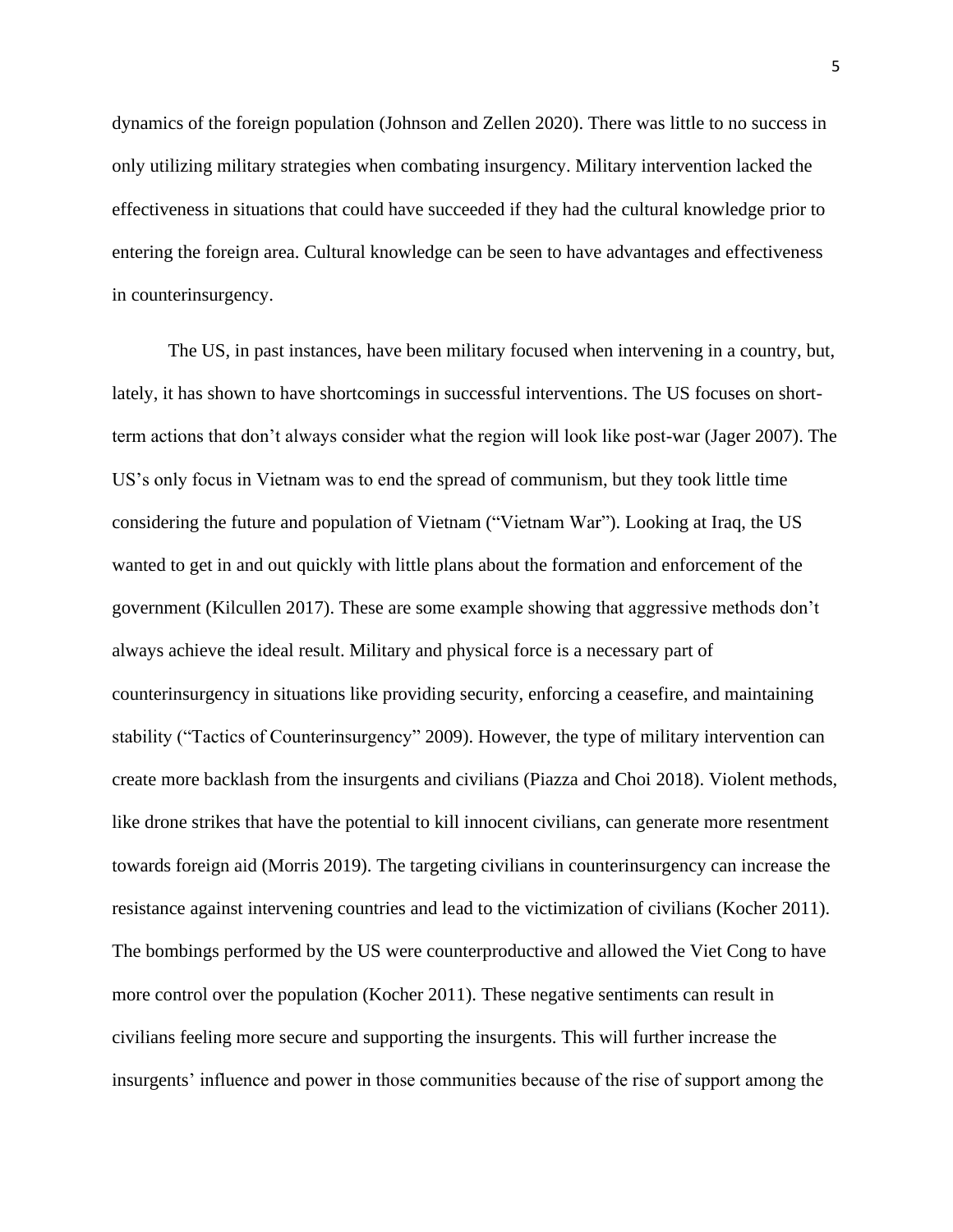population. Focusing on enemy-based and aggressive tactics detaches the foreign country with the local population. This separation and lack of knowledge leads to the use of stereotypes and assumptions (Johansson 2017). External forces come into the foreign area with the misconceptions that the primary beliefs of the insurgents are surrounding the idea of resentment for Western ideas and America (Thrall and Goepner 2021). With more cultural knowledge about the insurgent groups, the external aid would better understand their goals and why they are carrying out this violence (Jager 2007). Counterinsurgency has been developed as a political and military based program, but new framework to add cultural knowledge would be beneficial to fighting insurgency (Jager 2007).

The absence of cultural understanding offers insurgents, among other groups, an opportunity to obtain the support of the local population and further their goals and influence. Insurgents derive their power and influence from the support of the locals (Worby 2010). Without this control over the population, the insurgents are powerless and can't further their message through violent acts and fear. Insurgents are still given this influence over the people because of the "us vs them" mentality of the intervening countries (Jager 2007). This is because they don't have the proper knowledge about the people and their culture (Jager 2007). External forces coming into a region filled with violence and insurgency see everyone as potential threats and can't distinguish the insurgents from the civilians (Kilcullen 2017). Because the military sees the civilians as threats, there is no trust on either side, and that gives the insurgents the opportunity to come in. The insurgent group is from the same region, and they look like the civilians. It is easier for civilians to trust the a group that appears to represent their interests and values rather than foreign troops with weapons (Worby 2010). Local insurgent groups are more likely to understand the civilians' interests and to be understood by them as well (Johansson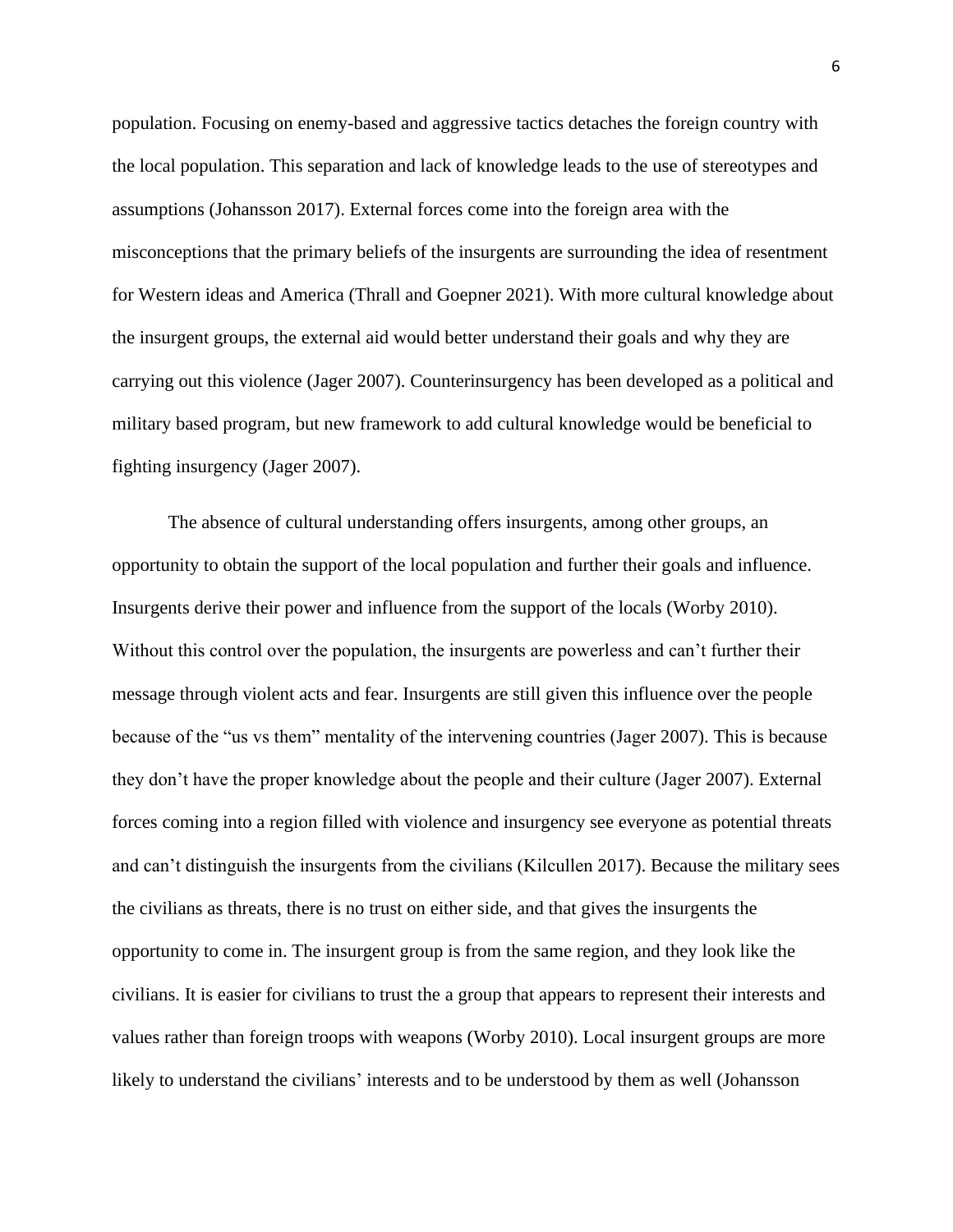2017). The US doesn't have this luxury when intervening in a country, so understanding and learning about their culture is the only way to become competitive with the insurgent group in gaining local support. The US, like other external forces, have difficulty appealing to civilians' emotions and gaining their trust (Worby 2010). In order to achieve this appeal, the US must increase their cultural knowledge in the areas they are intervening in. However, the US has an inability, or challenge, to see the world from other societies because of their lack of cultural understanding (Jager 2007).

The use of the military as the singular strategy to combat insurgency leaves a disconnect between the intervening country and the local civilians. "Cultural distance" between these two groups can lead to ethnocentrism and misconceptions about the different religious or ethnic groups in that region (Johansson 2017). Misunderstandings of foreign cultures and the different relationships among the groups in the region will lead to a negative outcome for both sides with the insurgents gaining more power and influence (Johansson 2017). An incorrect assumption that the US makes when intervening in foreign countries is that the government and stability will remain intact post-war (Jager 2007). Particularly in Iraq, the US would have known that this would not occur after the removal of Saddam Hussein if they understood the power vacuum this country was (Kilcullen 2017). The US left this political and cultural vacuum open for any group to exert their influence and authority over the people (Powaski 2002). The lack of cultural knowledge about the countries that the US intervened in allowed for a rise of insurgent and other extremist groups. Cultural knowledge could have improved the stability of Iraq after Saddam Hussein, and it could have improved other situations where the US intervened.

There has been a primary focus on military strategy regarding counterinsurgency with little emphasis of cultural awareness (Lister 2011). Cultural knowledge brings numerous benefits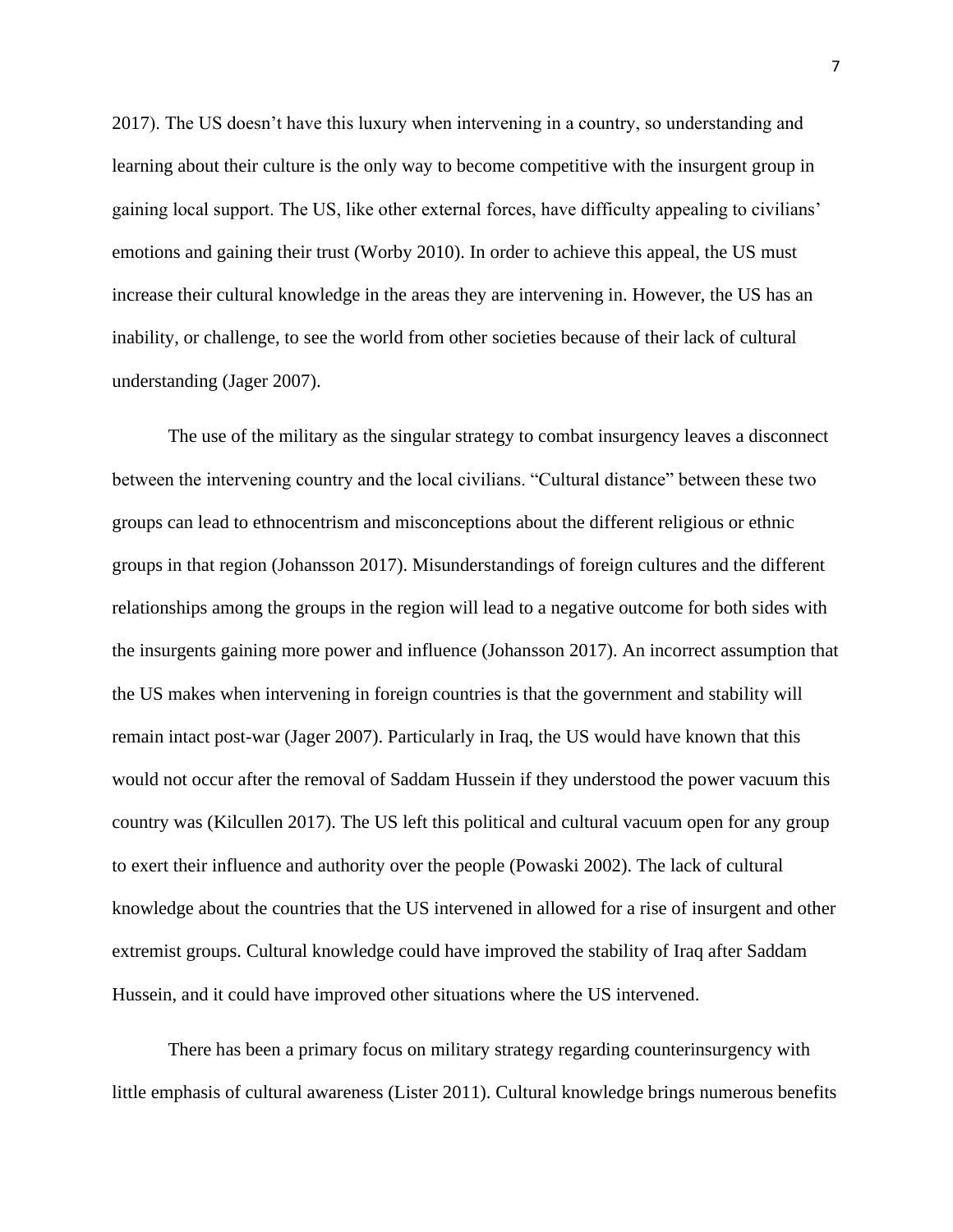to the local population and the intervening country. Cultural understanding can build a relationship between the external country and the locals while also isolating the insurgents.

The use of cultural knowledge allows for the local population and the insurgent group to have a more trusting relationship. A rise in cultural knowledge has been promoted and seen to be effective in the fight against insurgency, especially under General Petraeus (Jager 2007). Making the intervention strategy become more population based, it proves to the civilians that the foreign country and troops care about them and their security as well as stopping the insurgents (Worby 2010). Being around the population more, military troops are able to get to know the civilians and understand the interests and values and vice-a-versa. When the civilians become more comfortable and familiar with the troops, they can become more cooperative in identifying insurgents and sharing other information. Cultural knowledge is important for military troops to have when they arrive to the foreign area. Having an understanding of the culture and local dynamics will prepare the intervening country when they get on the ground and begin forming relationships with civilians and local institutions.

In addition to the development of trust and security between the military and civilians, cultural knowledge isolates the insurgents by being in the local community and being able to better identify them. Having a close relationship with the local institutions also creates more trust and confidence. Foreign military forces working with the local security allows for insurgent threats inside and outside of the community to be controlled or prevented ("Tactics in Counterinsurgency" 2009). Having troops on the ground and within the community is a great deterrent to prevent future insurgencies (Kilcullen 108). The separation of insurgents and civilians is a critical step in counterinsurgency (Worby 2010). This step can be achieved more efficiently when the intervening country has cultural knowledge about the population and their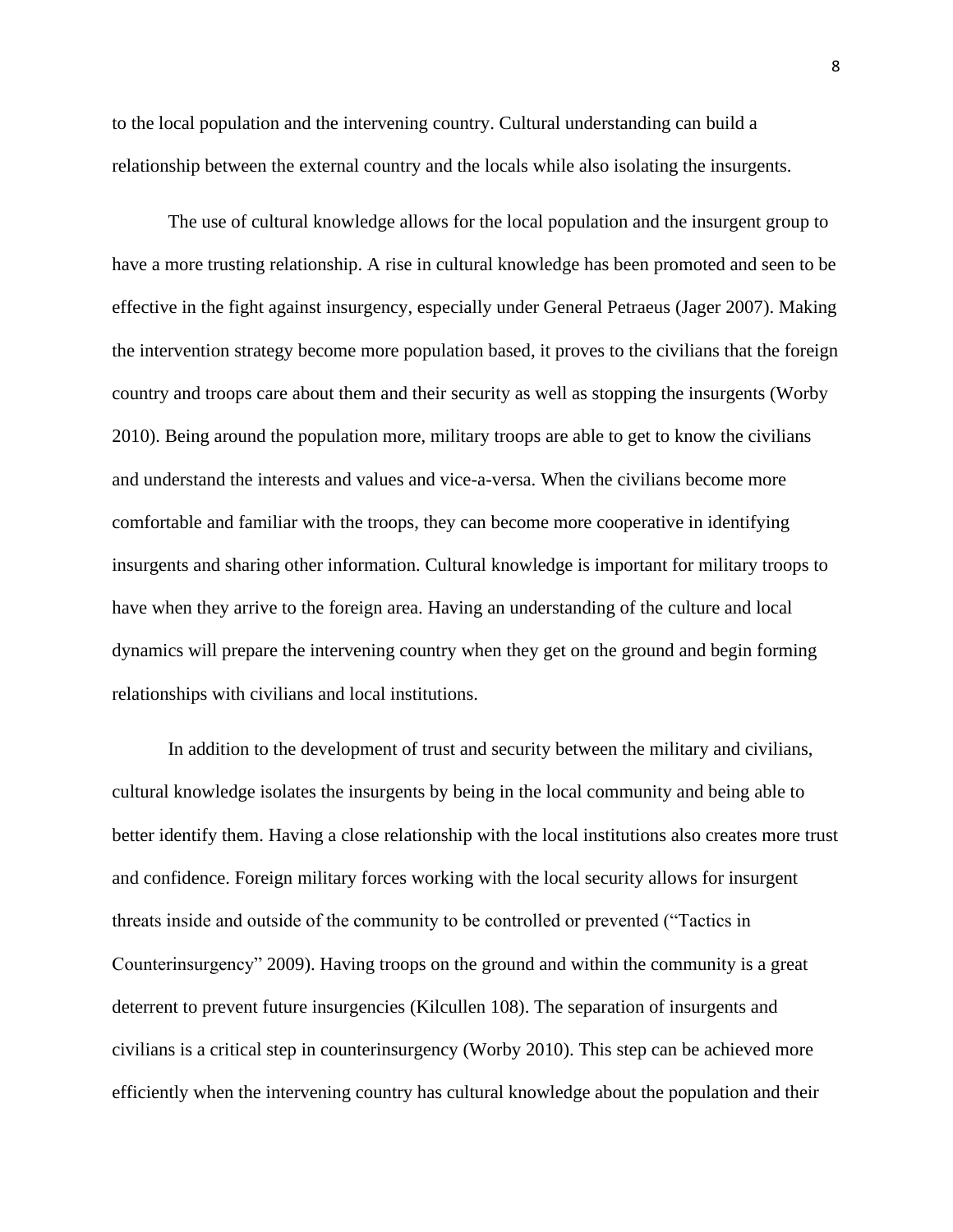interests and values. It will allow the troops to be in the community and connect with the people without the fear of offending a certain culture or religion. The trust of civilians in the intervening country's motives and abilities isn't achieved through military strikes and violent tactics but with understanding of the people and the environment that they are in.

The importance of cultural knowledge has been stressed in past literature emphasizing the effect in has on counterinsurgency and the local population that military tactics don't have. Just because the US, or other intervening countries, has an understanding of the society's culture, it doesn't guarantee that the population will automatically trust them (Johnson and Zellen 2020). Cultural intelligence allows military and political leaders to make decisions considering the local dynamics, values and institutions of the region (Johnson and Zellen 2020). Cultural intelligence is a benefit to decision making regarding intervention and the presence of the foreign military on the ground. Cultural knowledge and awareness allow for intervening countries, like the US, to better their relationship with the local population while also reducing the influence and power insurgents have over the region. I will show how cultural knowledge can be more effective than military tactics for the US in Vietnam, Afghanistan, and Iraq. Explaining the situation and the relationship among the various actors in each state will show the success of utilizing cultural knowledge and how it could have led to success in the cases where it was not used.

#### Insurgency Cases and US Involvement

In the cases of Vietnam, Afghanistan, and Iraq, it is clear to see where the US succeeded and where the US fell short. These failures can be explained with the US's lack of cultural knowledge in the region and the people occupying it. I will explain the failures of the US military and its interventions in Vietnam, Afghanistan, and Iraq and their main focuses when intervening. I will describe how the US could have had success in certain nations if they had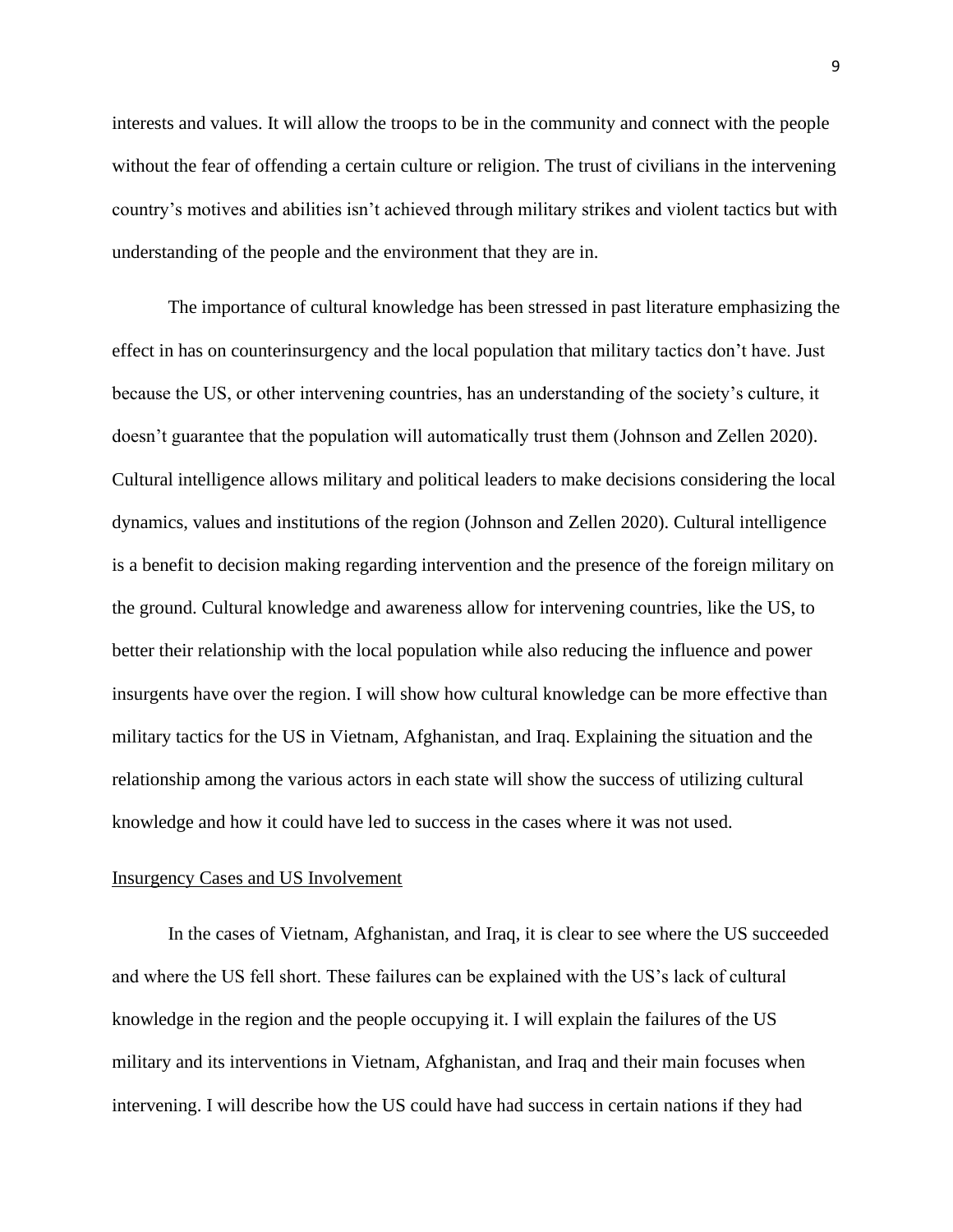basic cultural knowledge of the people and history of that region, particularly Vietnam and Afghanistan. Iraq can be seen as a success and failure in different periods of intervention. I will explain how the change of tactics from military to population-based intervention was achieved by cultural knowledge and how it led to US's success. These are only two examples of the importance cultural knowledge can have on a country entering a foreign region. It can be argued that cultural knowledge could have improved the situation in Vietnam and Afghanistan, and it has been shown to improve in the case of Iraq. Cultural knowledge is very beneficial to intervention and counterinsurgency, and it should be utilized more in the future.

# *Vietnam*

It is quite evident that cultural knowledge was not utilized in the Vietnam War. The Vietnam War was the first war the US lost as a main global power (Spector 1987). This can be argued that they were not properly prepared for this war. Up until now, the US had a powerful military which was trained and successful in the conventional form of war that had been traditionally fought (Spector 1987). However, this was not the fighting tactics of the Viet Cong and other opposition groups to the United States and the South Vietnamese government ("Vietnam since c. 1990"). If the war was just about military power and weaponry, the US would have defeated the Viet Cong very easily (Spector 1987). The reality was that the US didn't fully understand the insurgent group's goals for fighting, and this resolve proved to be stronger than the US military strength (Spector 1987). Cultural knowledge could have benefited the US in various ways. It could have better identified the Viet Cong and its relationships with other groups as well as being more on the ground and with the Vietnamese population. Utilizing cultural knowledge is significant when combating counterinsurgency, and it could have affected the outcome of the Vietnam War.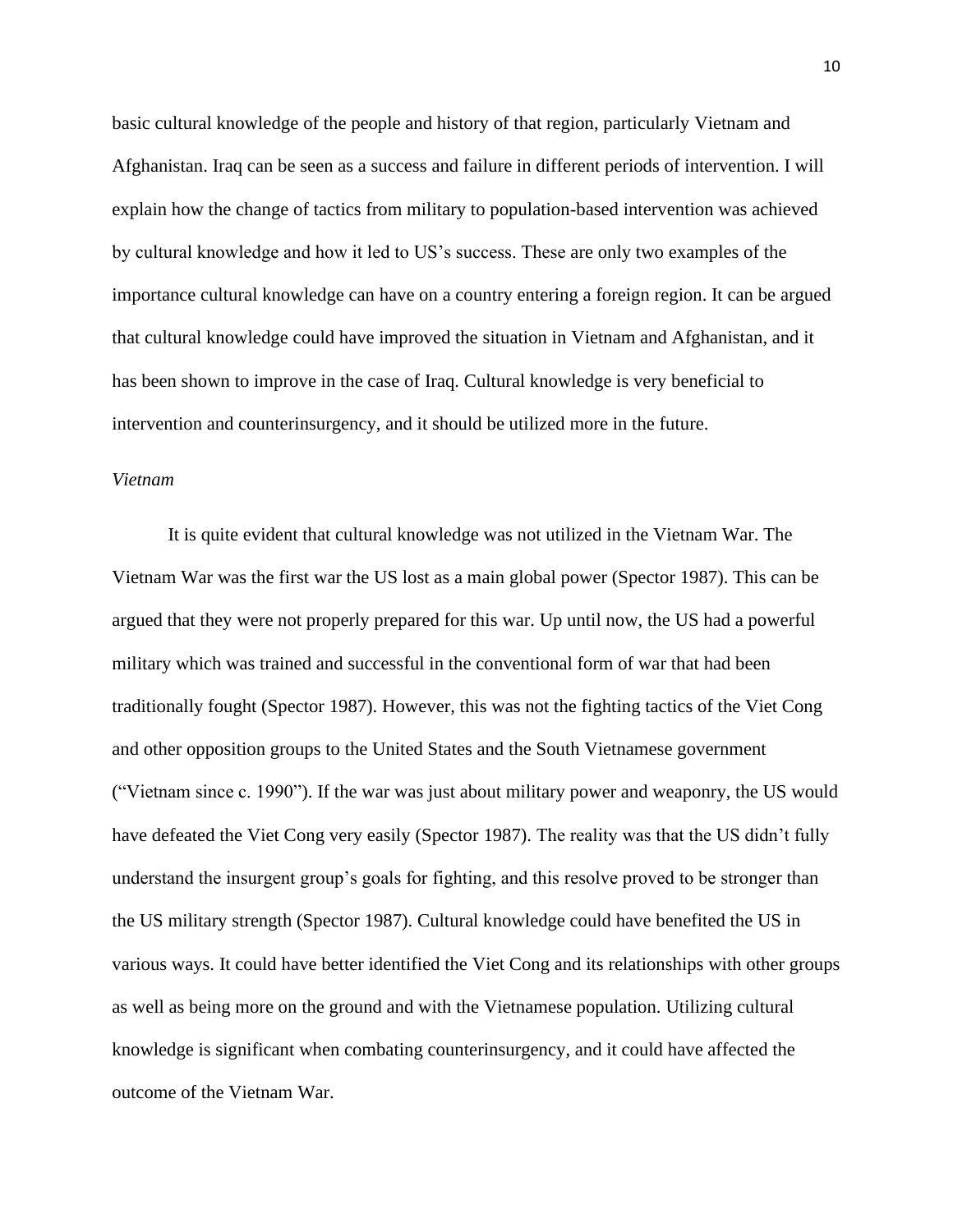The US interest in Vietnam was not necessarily for the people or region, but it was to stop the spread of communism ("Vietnam since c. 1990"). Vietnam was split to north and south, and the US intervened to aid the democratic South Vietnam ("Vietnam since c. 1990"). The communist North Vietnam was backed by other communist powers like the USSR and China (Farmer 1964). Their goal was to have a unified Vietnam under one government, a communist government ("Vietnam War"). It worried the US this idea about the spread of communism, due to the Domino Theory, so they wanted to prevent it from spreading to South Vietnam ("Vietnam War"). The primary concern for the US was to prevent the spread of communism to South Vietnam with little consideration for the region and population.

This lack of attention on the dynamics of the area allowed for insurgent groups to come in and influence the population themselves. As the South Vietnamese government become more unpopular, North Vietnam sent in guerrillas, the Viet Cong, to persuade and encourage civilians to support the North Vietnamese government (Gladwell 2016). In addition to presence of the Viet Cong, the military tactics of the US did not help them with the people. There were many Vietnamese civilian casualties that came out of the Vietnam War (Kocher 2011). The airstrikes and bombings of the US increased the victimization of the civilians, and this ended up being harmful to the US (Kocher 2011). Decision making was coming from Washington and not those on the ground (Rosen 1982). There was a distrust built between the US military and the Vietnamese citizens (Rosen 1982). It was difficult to clearly identify the Viet Cong, so all of the population would be seen as a threat to the US soldiers (Kocher 2011). The US mentality was to go into with the primary goal of killing enemy ("Vietnam War"). On the US side, all of the citizens in South Vietnam can be seen as insurgents. On the other hand, the citizens only saw the US performing areal bombings and strikes that left destruction and many civilian casualties.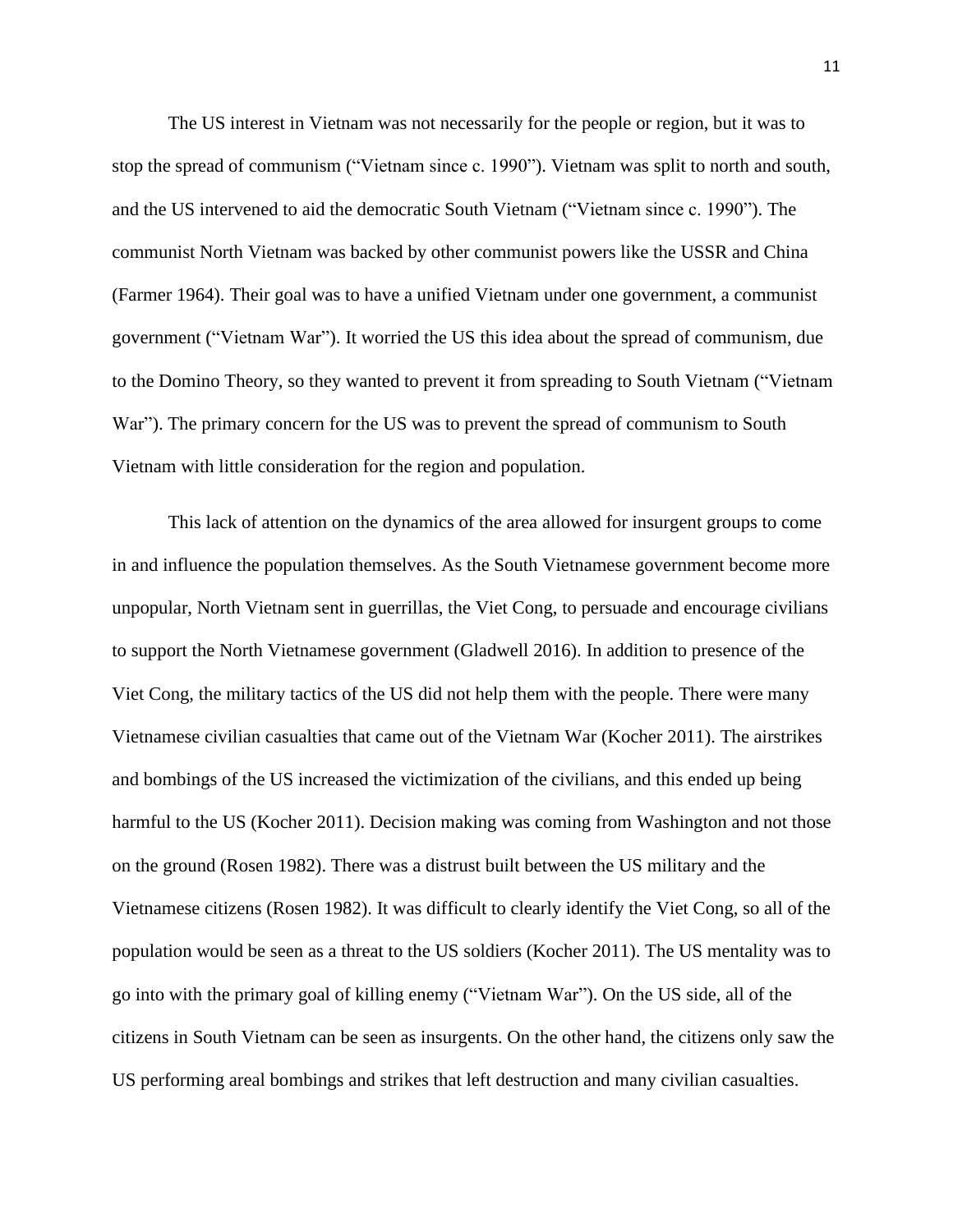Distrust is created on their side because they only saw the US as fighters while the Viet Cong were in their communities (Rosen 1982). Some civilians would give information to the Viet Cong about a future US attack, so they would be able to move fast (Rosen 1982). This shows the importance of the relationship with the population in counterinsurgency because they could very easily side with the insurgents and help them. Prior cultural knowledge could have allowed the military to be within the population and better understand the dynamic of the area. They could have built up that trust with the citizens that could have led to benefits and success for the US. Because of the better relationship, the citizens would have been more comfortable providing information to the US about the Viet Cong (Kilcullen 2017). This relationship and understanding would also aid in better identifying the insurgents (Worby 2010). Knowing the people and community could be very crucial in finding insurgents and their strategy, and cultural knowledge of these dynamics and region and an important way to do this.

The fighting method against the Viet Cong was very unfamiliar to the US and understanding their strategy and interests could have helped the US's military strategy to combat them. The Viet Cong was receiving aid from the North Vietnamese along with the USSR and China ("Vietnam since c. 1990"). This backing was very large, and it was very important for the US to stop this transporting of aid. The US attempted this by performing strikes along the Ho Chi Minh Trail, but it still didn't hinder the Viet Cong's ability of obtaining these resources ("Vietnam War"). The strategy of the Viet Cong would have been very influential for the US to understand because it greatly affects the type of war fought. The use of guerrilla warfare was very new to the US and not the war method that they were very comfortable with (Rosen 89). They had been used to fighting the traditional and conventional war, like the two World Wars, where they were very strong and successful (Spector 1987). This was not the case during the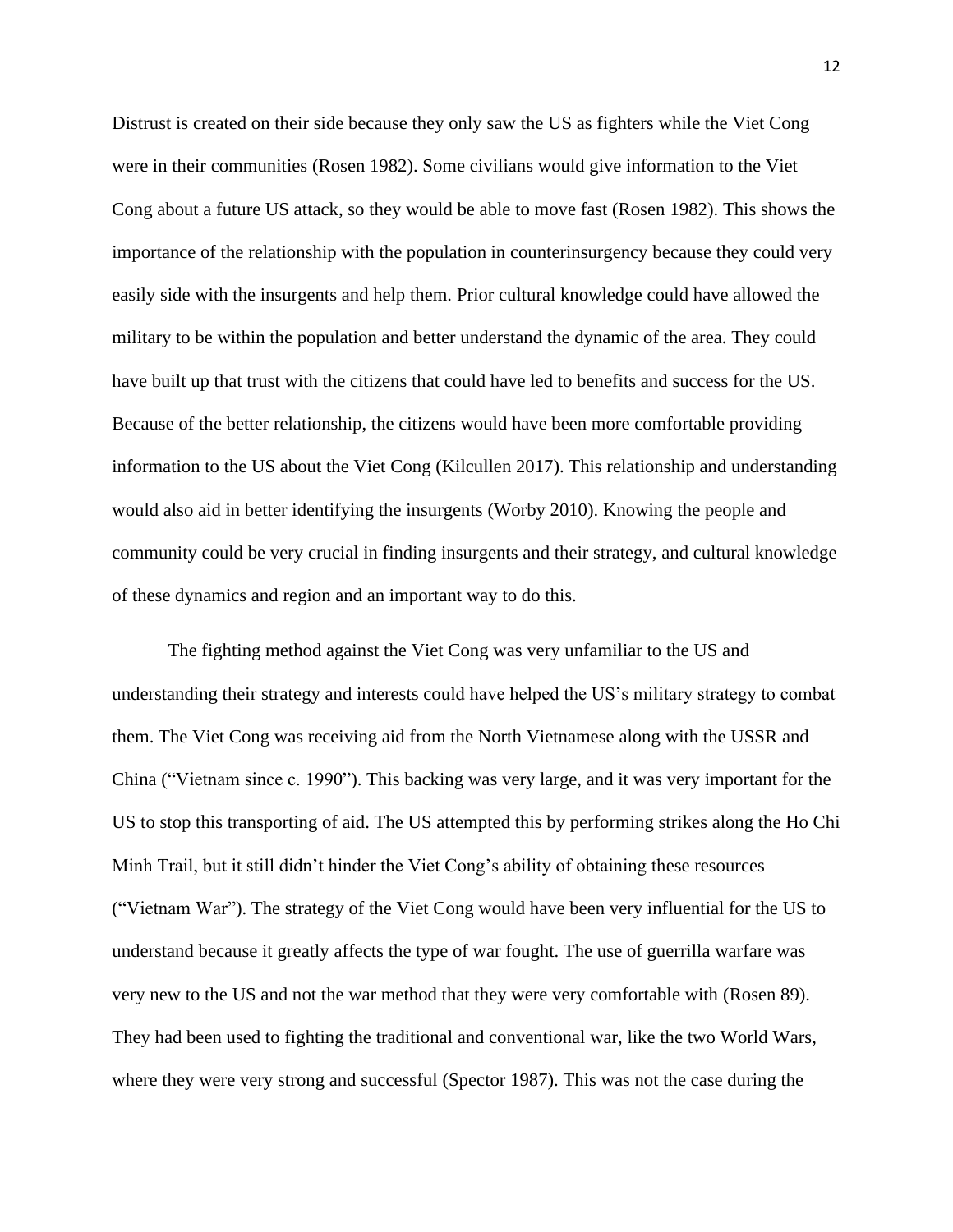Vietnam War. The new style of war, along with the very different terrain, put the Viet Cong at an advantage (Spector 1987). The US continued with their airstrikes and bombings that always seemed to have shortcomings. This is due to the fact that the US didn't fully understand the Viet Cong's goals and interests in the war. The Viet Cong had very high resolve, that the US didn't think they had, and they would continue fighting the US and South Vietnam government ("Vietnam War"). The desire for a unified Vietnam and under a communist government was not fully understood by the US ("Vietnam War"). Knowing this resolve and their tactics would have been instrumental in the US military strategy and decision making. If not to change their tactic, knowing that the Viet Cong wouldn't stop fighting or surrender to the US could have changed their decision to enter the war in the first place. The lack of knowledge that the US political and military leaders utilized can explain why their strategy and military power wasn't successful in defeating an insurgent group.

The political and military decision making in the Vietnam War was not greatly influenced by the cultural knowledge of the region. There were some counterinsurgency efforts made that showed to be effective (Rosen 1982). The US created a program to study the Viet Cong and their motivation and morale (Gladwell 2016). RAND utilized Vietnamese civilians to interviews Viet Cong guerrillas and understand their resolve in this war (Gladwell 2016). There was information produced, but it showed the problems of humans analyzing it. Two prominent political scientists came to very different conclusions. The first scientist justified the war efforts saying that they were being successful in reducing the resolve and confidence of the Viet Cong (Gladwell 2016). The second scientist looking at this information came to the opposite conclusion that the war was "unwinnable" due the strong rigor and resolve of the insurgent group (Gladwell 2016). The US had obtained some counterinsurgency information, but they failed in acting on it. They had the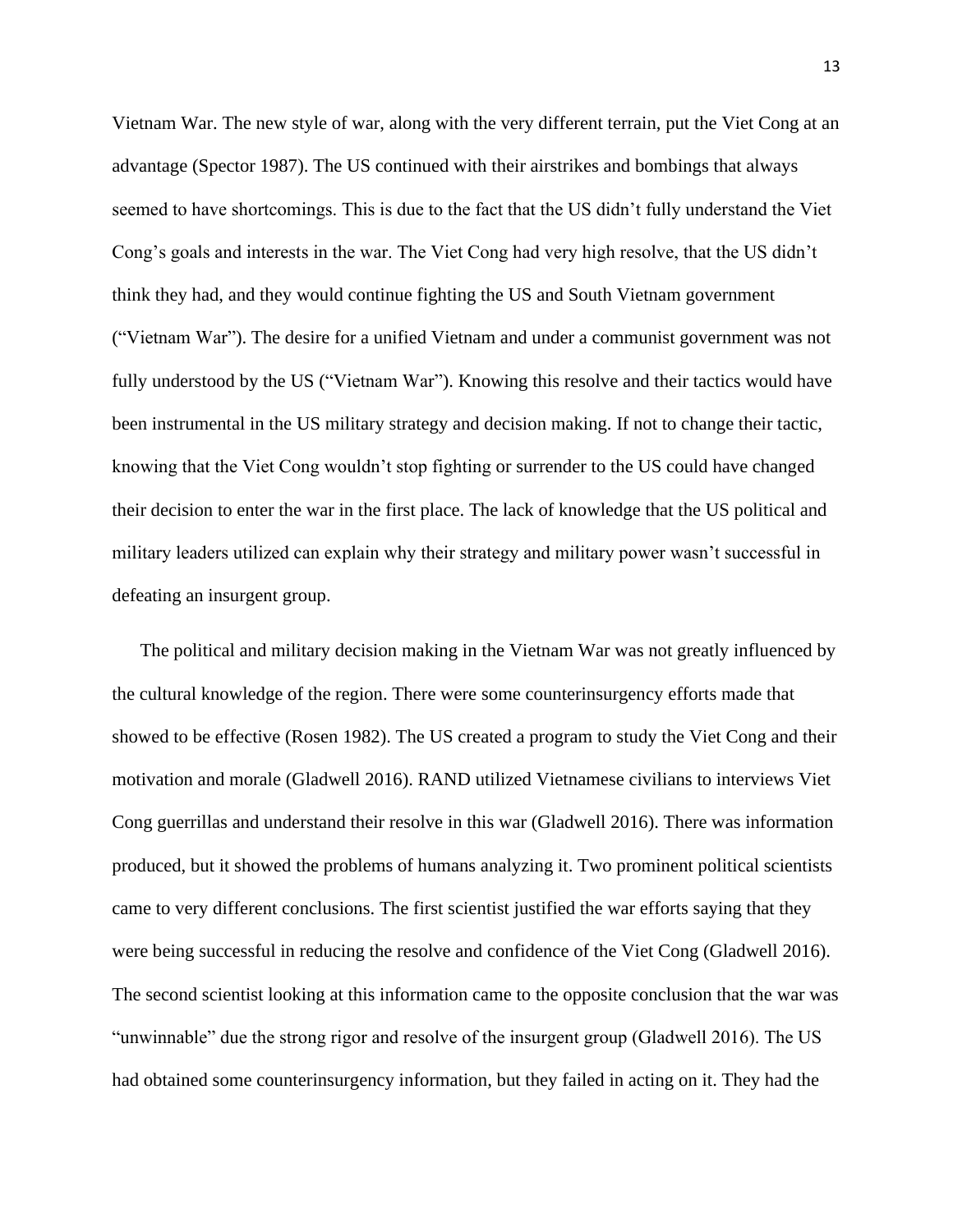ability to make decisions with vast knowledge about the opposition but didn't. Instead, they used generalized training. In the counterinsurgency education for the military, they just modified their existing training (Spector 1987). The course discussed counterinsurgency problems and generalized ideas that the military officials had to put into practice (Rosen 1982). A universal education is incapable of teaching the various cultures and dynamics of every insurgent group the military encounters. This was not a proper education for the US military going into Vietnam because they weren't taught the specific culture and people of the region. This generalized knowledge and that fact that the large military units were away from the civilians resulted in little interaction between the two sides. This disconnect of only experiencing the bombings and casualties caused by the US makes it understandable why the citizens didn't trust them (Rosen 1982). The opportunity for cultural knowledge to be utilized in counterinsurgency was there, yet the US stuck with their strategy of utilizing their military and airstrikes.

There was more opportunity for cultural knowledge to be utilized when the US soldiers were in the Vietnam. The Vietnam War was a failure for the US. The war was very costly, in lives and in dollars, and it didn't even end with the US victory. When the US withdrew all of its troops, the North Vietnamese overthrew the South Vietnamese government and combined the two under a communist government ("Vietnam since c. 1990"). Because of the enemy-centric mentality, the US was unable to utilize cultural knowledge and a population-based approach to the war ("Vietnam War"). Because of this lack of understanding of the region, the US failed in combatting the Viet Cong and lost to communism in the region (Spector 1987).

## *Afghanistan*

In the case of US's intervention in Afghanistan, the US emphasized military tactics, with no cultural knowledge, and that led to failure in that area. Like other interventions, the US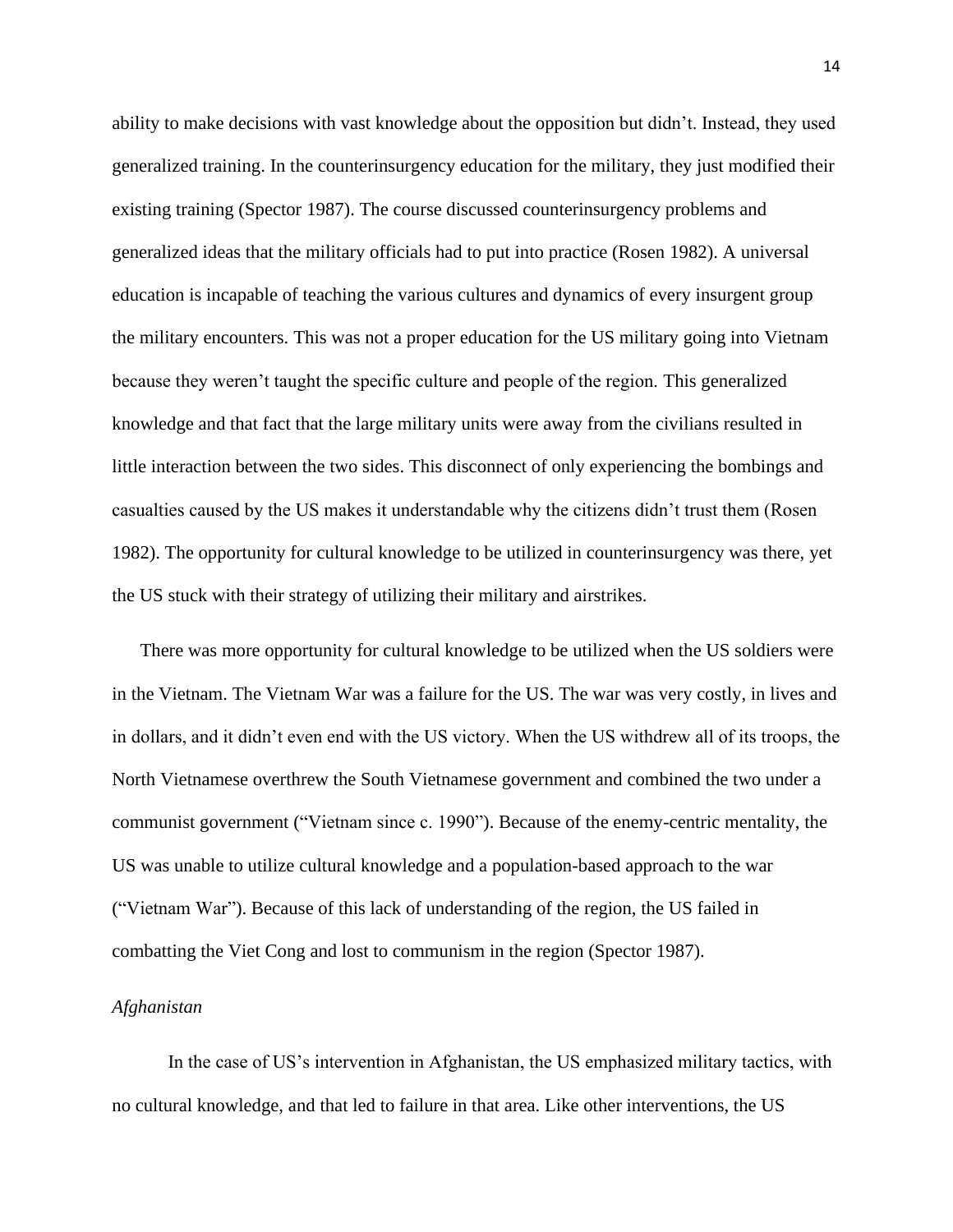thought their entrance into Afghanistan would be quick and easy to take control of (Hoffman, p. 44). Their main focus was defeating the Taliban and not the stability of the people and government post-war (Kilcullen 2017). The tactics of the US was military and enemy-based with little presence on the ground and in the communities. Maintaining and securing the population of Afghanistan was the harder task to achieve in their intervention, and the US fell short in that department (Kilcullen 2017). Unlike the US, the Taliban was more consistent with their involvement in the community. They were more appealing to the citizens and gained more support than the US was able to. With this increase in support and presence, their power and influence were able to rise and reach more people. This is one of the difficulties when intervening in a country with different cultures, languages, and social dynamics than one's own. The US and Afghanistan are different in numerous aspects of their societies and interests. The insurgents don't have these differences, or they at least know how to appear to have similarities based on their knowledge of the region. The Taliban's influence over Afghanistan and the failures of the US can have various explanations. The one that could explain it the best is the US's lack of cultural knowledge about Afghanistan. If the US learned more about the nation's cultural dynamics and the people, it would have a different outcome.

If the US took into consideration the insurgents' motive and the culture of the people, they would have been more successful in their intervention in Afghanistan. Knowing the goal and tactics of the insurgent group could have led to a better understanding of the terrain before the US troops entered Afghanistan. The goal of the insurgents wasn't to completely overthrow the Afghan government, but they sought to control the Pashtun regions of Pakistan and Afghanistan (Kilcullen 2017). Having this information about the regional and ethnic relationships could have been useful to know and help make tactical decisions.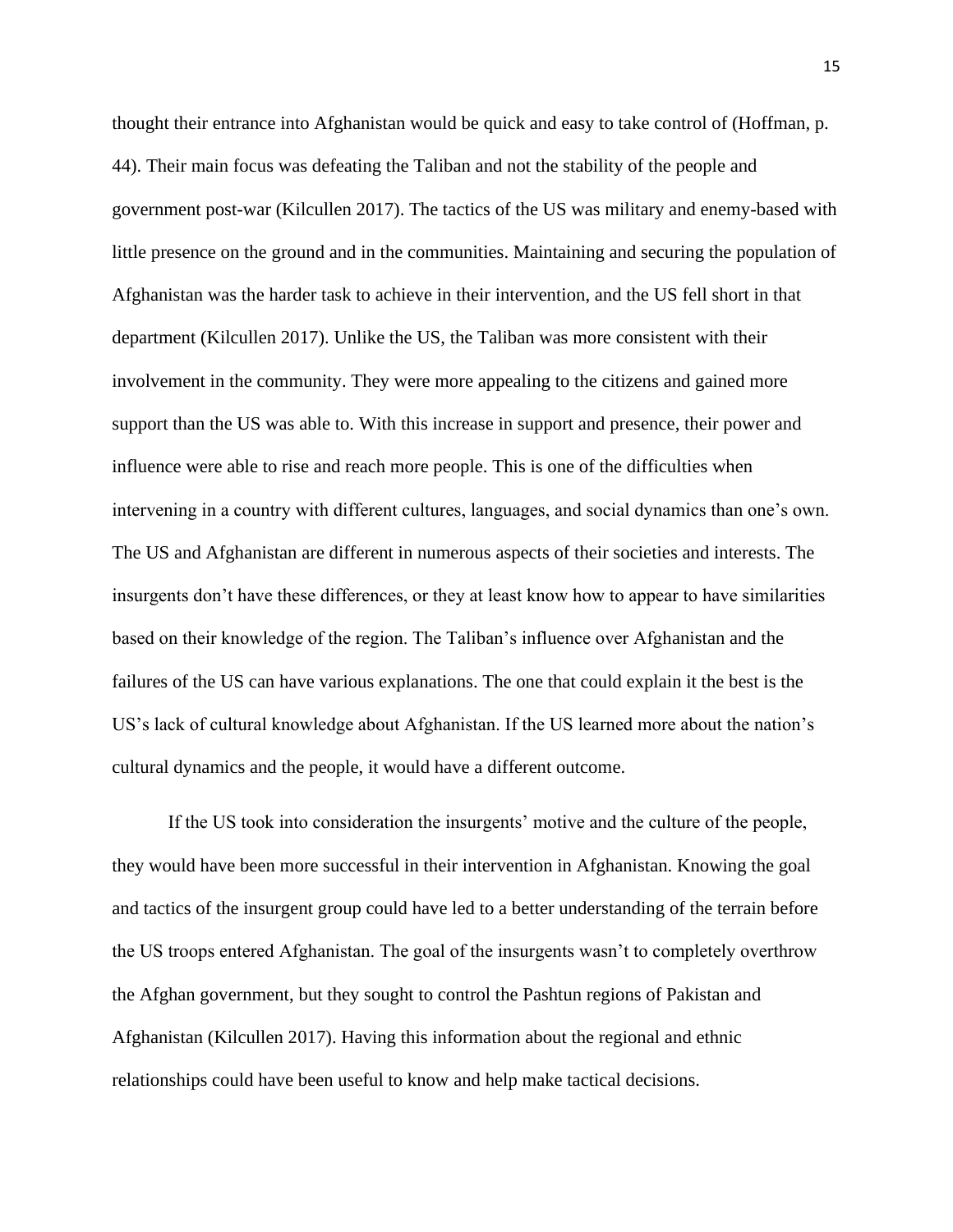Along with their goals for the insurgency and violence, it is also important to understand the Taliban's strategy and hierarchy. The Taliban utilized different tiers of fighters and members that allowed them to expand across many communities and connect with the civilians (Kilcullen 2017). This allowed for them to expand their influence and message across the region. The Taliban was able to build those relationships with the population, whether that was through voluntary support or intimidation, that the US was unable to do (Kilcullen 2017). Not being involved with the community allowed for the Taliban to come in, and they made it more difficult for the US to identify terrorist from civilian (Kilcullen 2017). Cultural knowledge and having more population-based tactics would have prevented the Taliban and other insurgents from having an influence over the people and gaining their support. With prior knowledge about the people and culture, US troops would establish relationships with the citizens and then be able to identify the terrorists living around them (Worby 2010). Cultural knowledge could have led to a different situation in Afghanistan. Due to this lack of cultural knowledge, the US failed in understanding the Afghan cultural and political dynamics (Johnson and Zellen 2020).

Because of the absence of cultural understanding, the US came in and left a power vacuum that led to more problems and violence (Kilcullen 2017). Beginning in 2021, we have seen the state of Afghanistan without the presence of US troops. Like Vietnam, the opposition gained control of the government almost immediately (Thomas 2021). The US made peace agreements with the Taliban for support against other terrorist groups, like Al Qaeda, in return for the withdrawal of US troops (Thomas 2021). The US's decision making was, once again, determined by US and not the interests of the population where they intervened. Having cultural knowledge about the citizens of Afghanistan could have influenced the priorities of the US in their strategy. The intervention in Afghanistan is one example how much cultural knowledge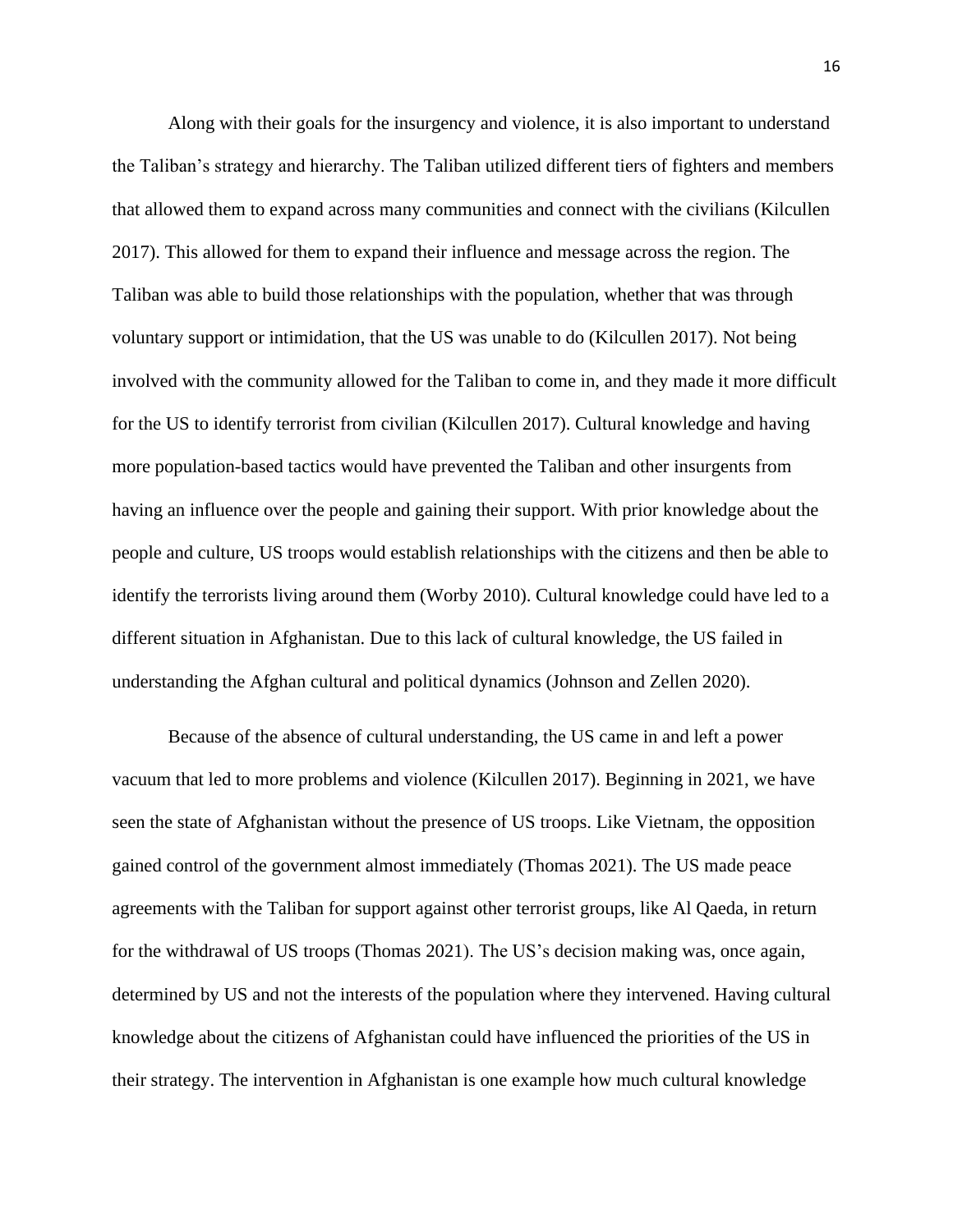about the nation and its people can improve or affect the success of the involvement. This shows the need and advantages for cultural knowledge when dealing with counterinsurgency.

## *Iraq*

The intervention in Iraq is a prime example of how much cultural knowledge can impact the success of the external nation. The US involvement in Iraq has two main phases. The first phase was where the military and leadership were enemy based. The use of violent attacks as the only strategy was shown to be ineffective when combating insurgents and gaining the support of the civilians (Johnson and Zellen 2020). The second phase changed to become population based and centered around the stabilization of the people and government. Going into further detail about the two phases will show the shortcomings and consequences to enemy based tactics and the benefits when the intervening nation has the population as the main priority. Focusing on the population is done through cultural knowledge, and it being utilized in counterinsurgency planning. The use and advantages of cultural knowledge can clearly be seen with Iraq, and it proves that all counterinsurgency missions should utilize this program to achieve more victories.

The beginning of the US's involvement in Iraq can be described as a failure due to the military strategies chosen and little interaction with the Iraqi population. First, the US's plan for Iraq did not take into consider the social and cultural aspects of the nation, and the US made assumptions and generic plans for after the intervention. There was an overestimation and over confidence about the US's military might and aggressive tactics (Thrall and Goepner 2021). The enemy-based ideas of "repetitive raids" and the short-term approach to intervention to combat insurgents was misguided and incorrect (Kilcullen 2017). Violence and attacks were initially thought of as the solution to resolve the situation in Iraq. The US came into Iraq expecting to be in and out quickly with little participation in the post-war stabilization (Kilcullen 2017). They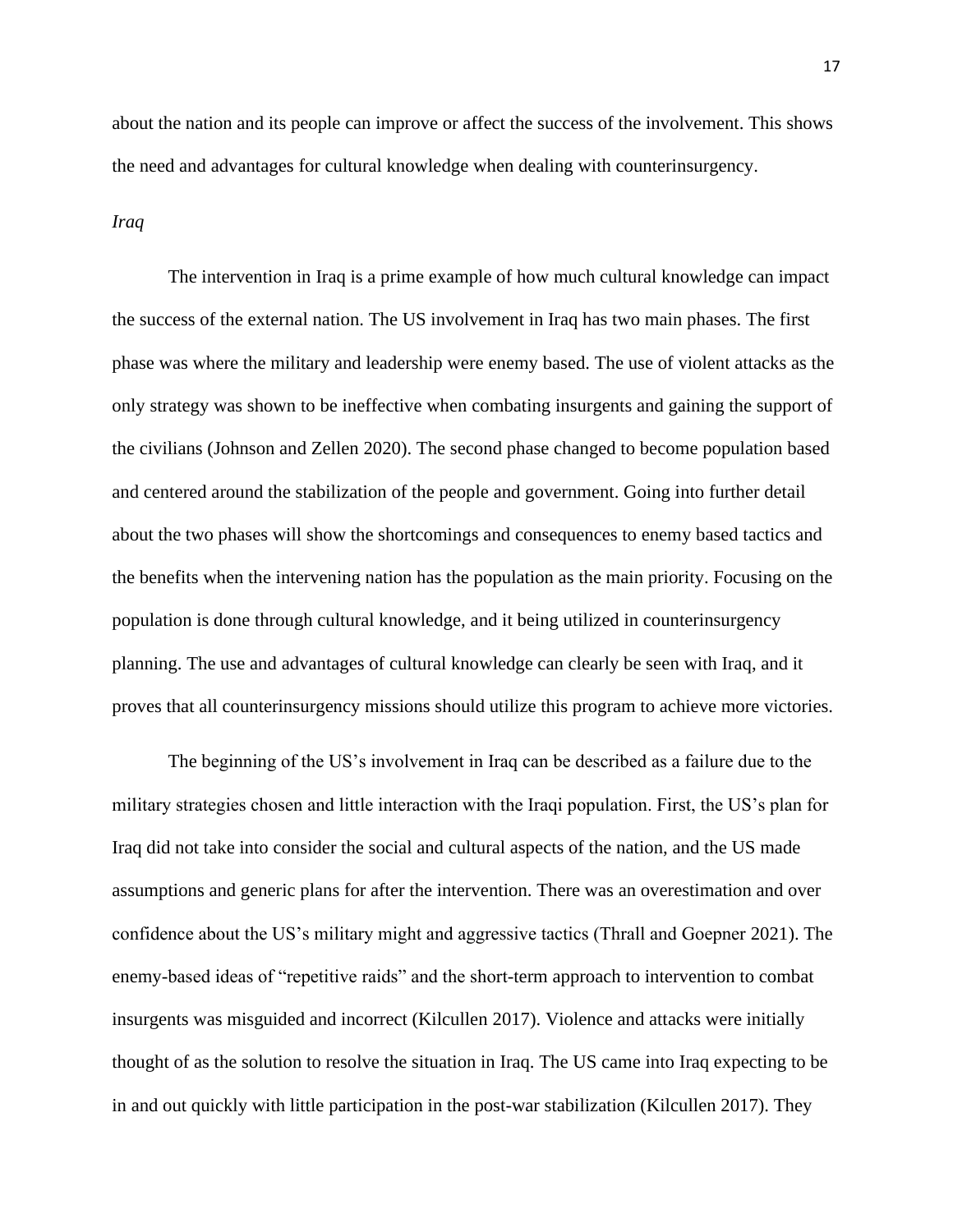believed that the US would only play a little role in developing Iraq's democracy because of their assumption that the people and government would remain intact after the overthrow of Saddam Hussein (Jager 2007). The initial priority of the US was to come into Iraq, overthrow Saddam Hussein and get out. This mentality meant that the US troops were focused on short-term actions, and that was counterinsurgency using military and forceful tactics (Jager 2007). They were not on the ground and thinking about long-term involvement post-war, and that had multiple consequences (Morris 2019). The only time the US troops were ever seen by the Iraqi population was during military strikes (Morris 2019). Having no oversight post-war, allowed for a cultural and political vacuum to be created, and that was all the US's doing (Jager 2007). The minimal attention given to post-overthrow Iraq gave the opportunity for various nations and terrorist and insurgent groups to come in and influence the country (Powaski 2002). The aftermath was not heavily considered when planning the military intervention into Iraq. If the leaders, both executive and military, understood the political and cultural instability of Iraq, they would have taken post-war planning more seriously.

In addition to the ill planning of the military actions and post-war involvement, the absence the US military had in the Iraqi community also played a large part in the poor decision making and power vacuum that arose. The US was away from the population with the only interactions being military strikes and violence (Kilcullen 2017). With little to no relationship between the troops and the civilians, it led to distrust on both sides. The little knowledge and experience each side had with one another created an "us vs them" mentality (Jager 2007). For the civilians, they saw the US as an external, violent force that they could not connect with. On the other hand, with insurgent groups, the people may fear them, but those groups have more similarities with the civilians than the Western forces (Kilcullen 2017). The local population saw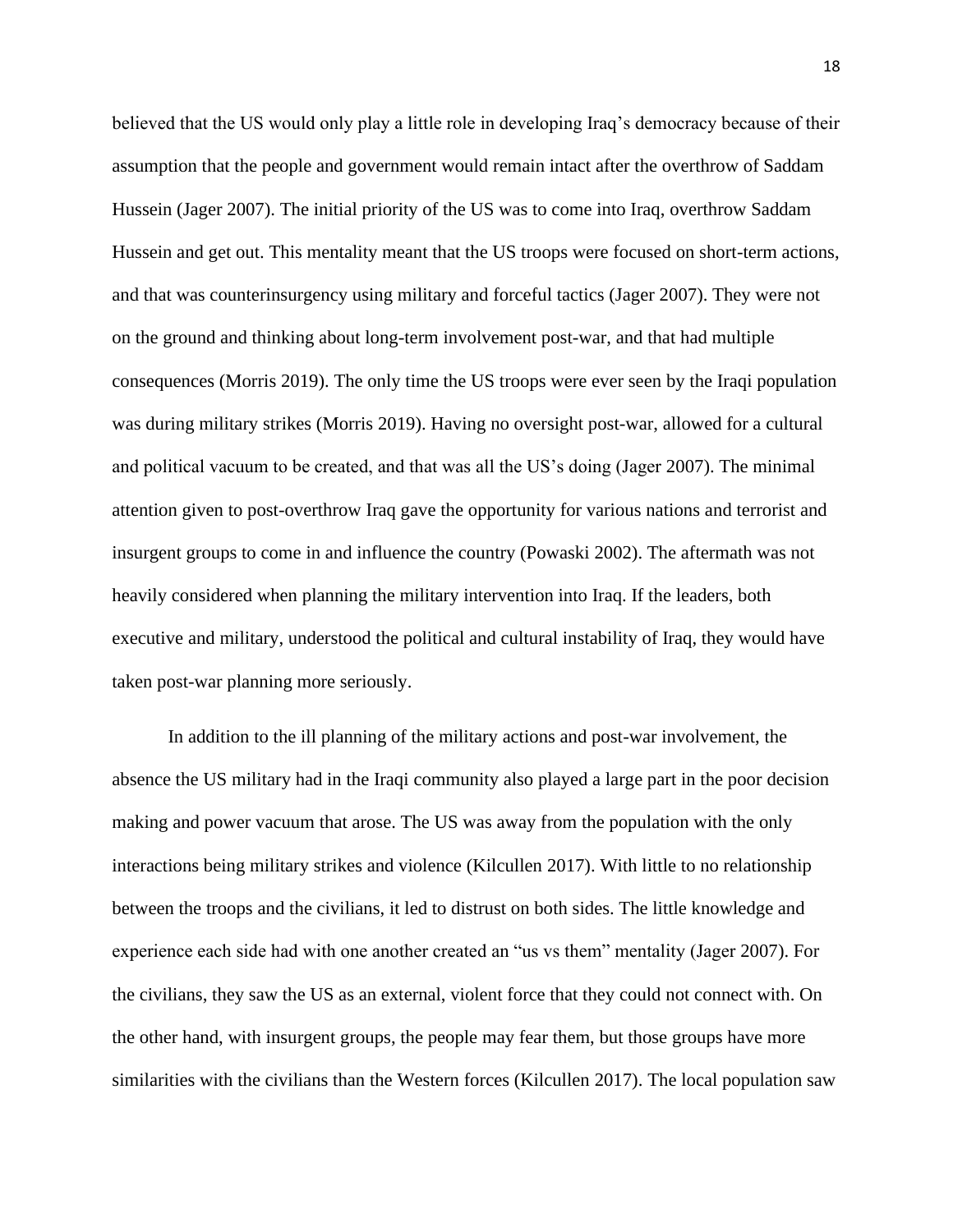the US presence as a threat to their community and interests, so they fought with the insurgents and extremist groups against them (Kilcullen 2017). The Iraqi people weren't the only ones that saw the other side as a potential threat. The US, due to their little knowledge and involvement in the area, generated the beliefs and misconceptions that all people living in the Iraqi communities were potential insurgents and threats to them (Kilcullen 2017). The insufficient cultural knowledge and situational awareness hindered the military's ability to identify the insurgents from the regular civilians (Kilcullen 2017). There was no understanding about the other groups and no interaction that built trust and confidence between them. The initial presence in Iraq failed due to the limited intelligence about the region and its people along with unproductive military strategies. If the US had more cultural knowledge going into Iraq initially, it would impact their military decision making as well as their interaction with the civilians and, ultimately, combating the insurgents.

The change of military focus of the intervention of the US in Iraq allowed for cultural knowledge to be utilized, and that led to more successes and better relationships with the communities in Iraq. Military leaders quickly learned that this war would not be solved with aggressive force but with ability to understand and connect with the people of Iraq (Jager 2007). President Bush diverged from the current military strategy to fight the insurgency in Iraq to a more on the ground and population focused approach (Kilcullen 2019). The new plan was focused on Petraeus's idea of "population centric" tactics (Worby 2010). This emphasized the stabilization and security of the Iraqi people as the US's first priority (Worby 2010). Having the main goal be the population and not the enemy put the troops inside the communities, and that created success in building confidence within the civilians as well as deterring insurgents (Kilcullen 2017). The improvement in knowledge of the human terrain in Iraq allowed for the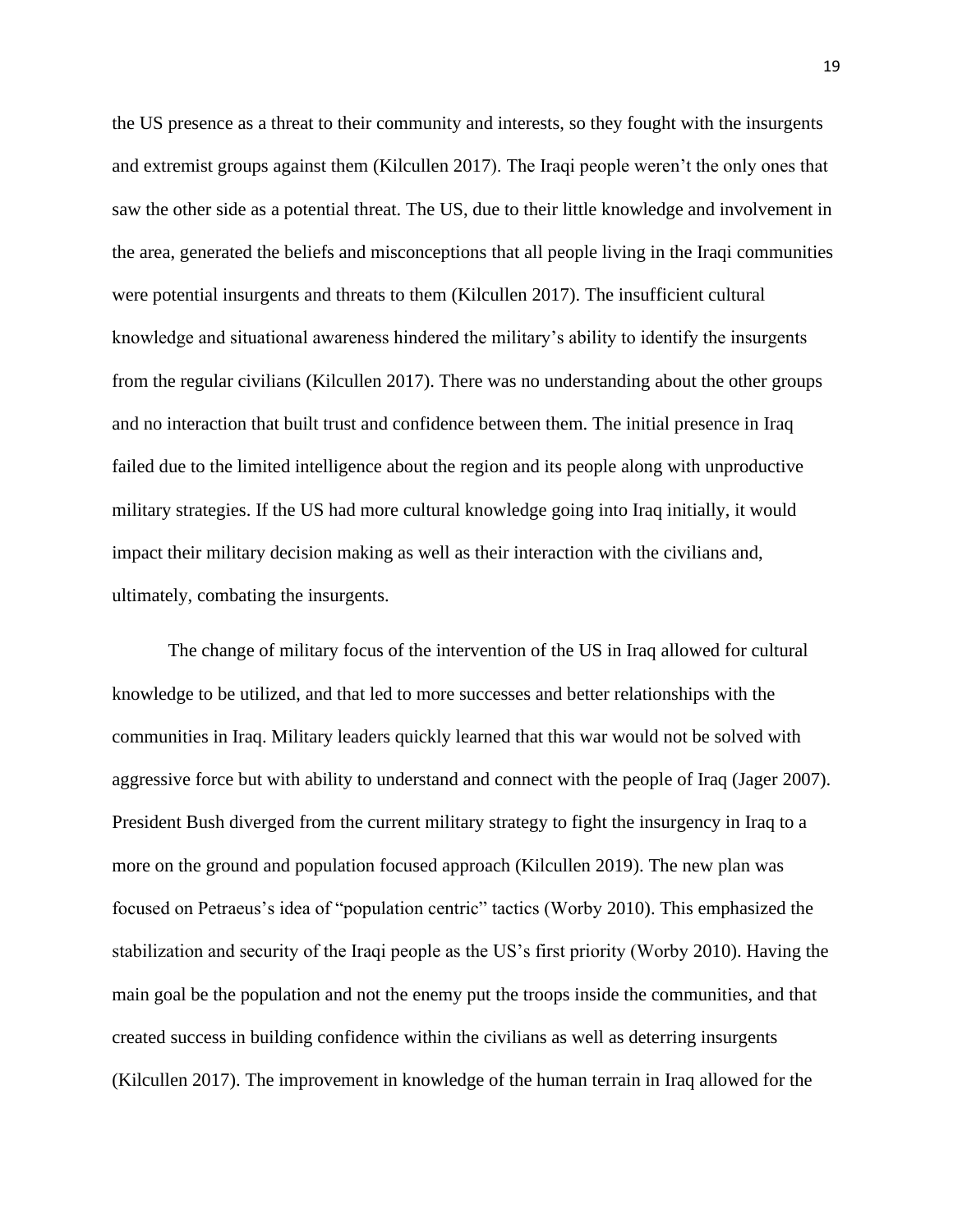US military leaders and the troops on the ground to better understand the people and culture of the communities (Johnson and Zellen 2020). This plan of intervention allowed for the troops and US as an external force to be more recognizable in the community to build trust with the people and to increase the security (Kilcullen 2017). The addition of military personnel within the community determined to eliminate the fear and intimidation tactics of insurgent groups and making the civilians confident and comfortable to provide information about the insurgents (Kilcullen 2017). One way the US carried out this plan out was their relationship with local law enforcement. The communities created with foreign troops and local police provided more stabilization and security ("Tactics of Counterinsurgency" 2009). At the same time, civilians seeing the cooperation between the troops and police gave them further trust and confidence in the US. This couldn't have been done without cultural knowledge learned by the leaders and troops. The cultural information taught the troops in the community how to interact with the people without offending them, and that is very beneficial when combating an insurgent group who is already familiar with the culture and customs (Johnson and Zellen 2020). It is apparent in the case of Iraq the importance of having an understanding about a nation's culture and people before intervening. Having a population-based strategy and utilizing cultural knowledge can be more effective in counterinsurgency than enemy based military tactics, and that can be proven in Iraq.

#### Conclusion

Counterinsurgency has prioritized military and enemy based tactics (Morris 2019). However, this strategy has been ineffective in various cases including Afghanistan, Vietnam, and the initial intervention into Iraq. These failures and shortcomings could have been prevented if the intervening countries, in many cases the US, came in with cultural knowledge about the area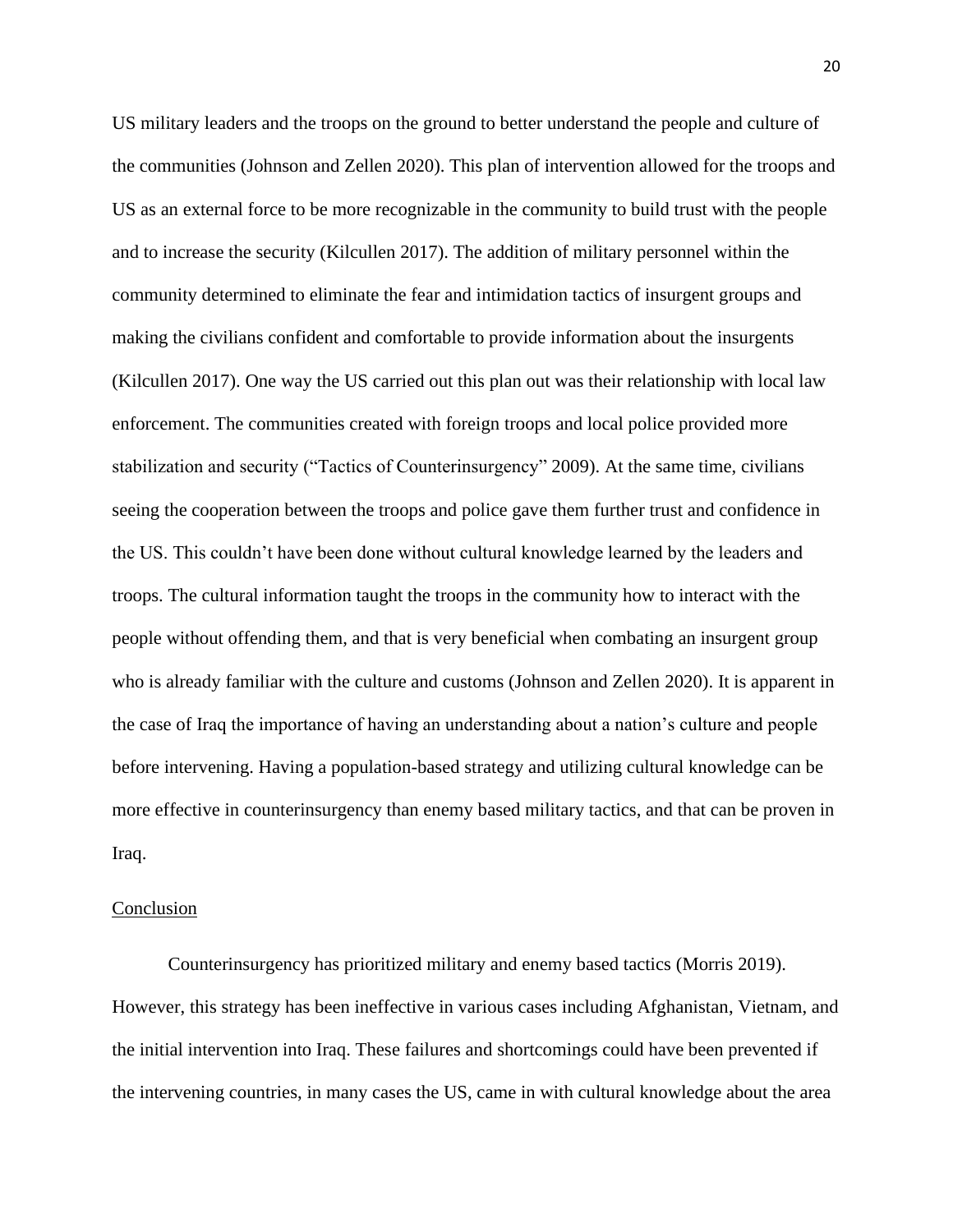and population. Troops and military leaders would have a better understanding about the culture, the local dynamics, and the people (Johnson and Zellen 2020). This is the best strategy to combat insurgency in foreign regions for various reasons. First, cultural knowledge allows for the intervening country to have a relationship with the civilians. Understanding the people of the region and their culture will improve the trust between the groups rather than both sides only having stereotypes and assumptions to go off of (Johansson 2017). Trust between the troops and civilians is very important when dealing with insurgents. Insurgents can appear as regular civilians and can have an easier time gaining the support and trust of the civilians than the intervening country (Worby 2010). Therefore, cultural knowledge prior to intervention is so important. Knowing the people and the various cultures and dynamics in the area can improve the relationship and interaction between the local population and the intervening country. It also allows for the insurgents to be identified and taken out of the community. The second benefit to the increase of cultural knowledge into counterinsurgency is that it can provide more opportunities to identify insurgents and obtain information. Having a presence in the community encourages the troops and civilians to build trust and confidence in one another, and that is important for the identification of insurgents. Troops would become more familiar with the civilians and be able to distinguish them from insurgents (Jager 2007). On the other side, civilians would be more familiar with the troops in their community that they would become more comfortable to share information about the insurgency group or possible insurgents (Johnson and Zellen 2020). This communication and familiarity would be obtained through cultural knowledge because troops and leaders would have an understanding about the people and be able to be around them and form relationships. The relationships formed with the population can help the post-war stability of the people and government. The third benefit to the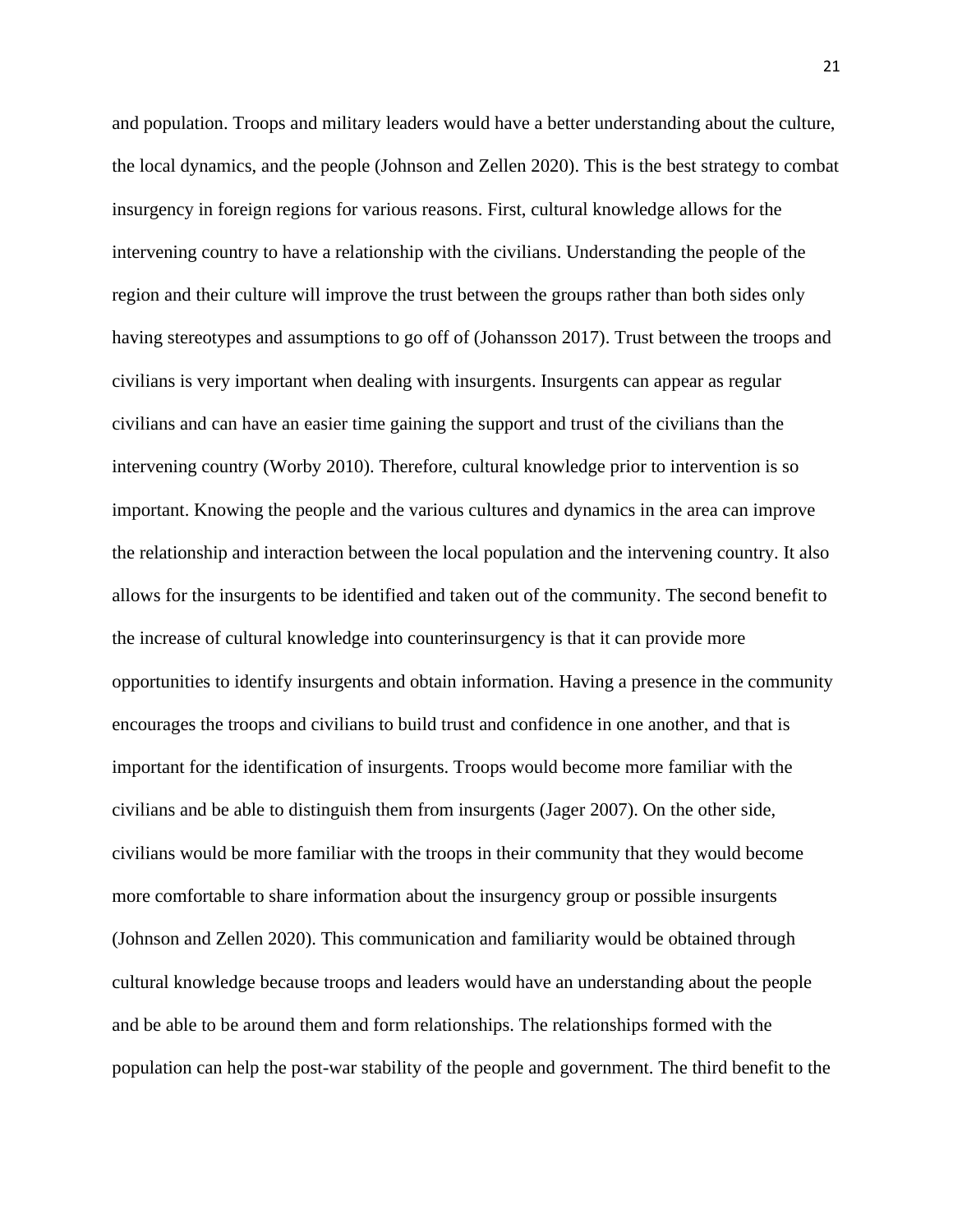use of cultural knowledge is the presence of the intervening country post-insurgency and supporting them in the stabilizing their country. As seen before, the US has entered a country to fight a war but doesn't stay after. This could be explained by the fact that they were not on the ground and in the population (Morris 2019). An understanding about the social, among other, dynamics of the region would aid the intervening country in their decision making to determine what is the best strategy and plan for the post-war stabilization. Cultural knowledge can be effective and successful in combating counterinsurgency in all the phases and intervention, and it needs to be utilized more.

Cultural knowledge is very critical to combating insurgents. It is important to understand the insurgents and the people's culture and interests in order to distinguish them and combat the insurgency. When cultural knowledge is used by the military, it is clear that there is an impact of the intervening country's presence, specifically the US, in the foreign area. In the cases where the US came in with little to no cultural understanding, the shortcomings and failures are evident. It can be argued that those would not have occurred if they did have cultural knowledge about the area before intervention. Cultural knowledge is very useful when combating insurgents. Cultural information and programs should be implemented into counterinsurgency and put into place before the military intervenes into a country or region. Increasing the teachings of cultural knowledge in counterinsurgency could greatly improve the success of the intervening countries as well as the stability of the people and its government in the foreign region.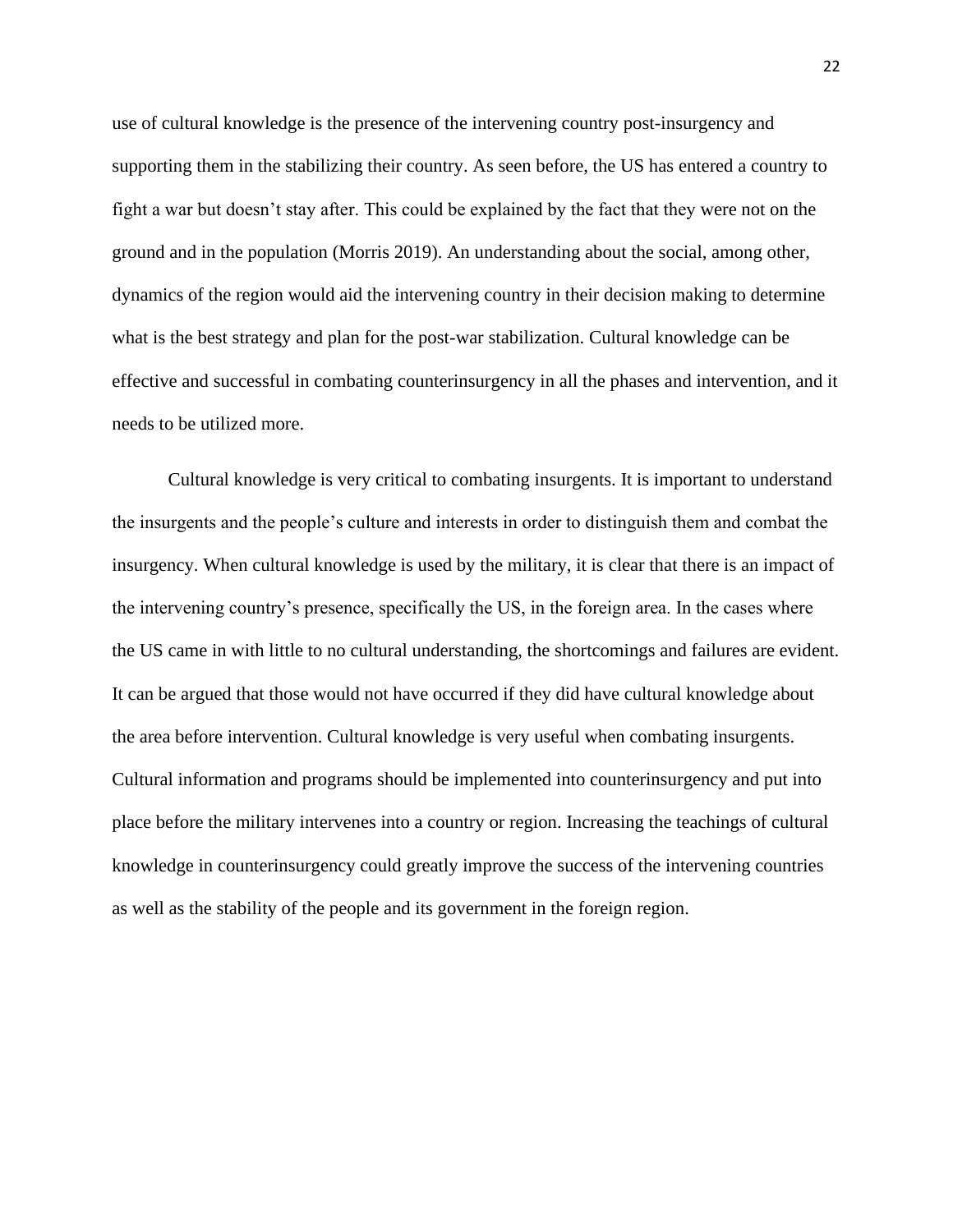### Works Cited

- Farmer, James. "Counterinsurgency: Principles and Practices in Viet-Nam." *Defense Technical Information Center*, Dec. 1964, https://apps.dtic.mil/sti/citations/AD0611871.
- Gladwell, Malcolm. "Saigon, 1965." *Revisionist History*, Spotify, June 2016, [https://open.spotify.com/episode/3GtEsBM4LTkYhFTvWOBwaD.](https://open.spotify.com/episode/3GtEsBM4LTkYhFTvWOBwaD)
- Jager, Sheila Miyoshi. "On the Uses of Cultural Knowledge." *Strategic Studies Institute*, Nov. 2007, publications.armywarcollege.edu/pubs/1913.pdf.
- Johansson, Daniel. "Cultural Distance and Counterinsurgency Outcome." *Swedish Defence University*, 24 May 2017, [www.diva](http://www.diva-portal.org/smash/get/diva2:1111263/FULLTEXT01.pdf)[portal.org/smash/get/diva2:1111263/FULLTEXT01.pdf.](http://www.diva-portal.org/smash/get/diva2:1111263/FULLTEXT01.pdf)
- Johnson, Thomas H., and Barry Zellen. *Culture, Conflict, and Counterinsurgency*. Stanford University Press, 2020.
- Kilcullen, David. *The Accidental Guerrilla Fighting Small Wars in the Midst of a Big One*. Hurst & Company, 2017.
- Kocher, Matthew Adam, et al. "Aerial Bombing and Counterinsurgency in the Vietnam War." *Wiley Online Library*, John Wiley & Sons, Ltd, 1 Feb. 2011, https://onlinelibrary.wiley.com/doi/epdf/10.1111/j.1540-5907.2010.00498.x.
- Lister, Charles R. "Cultural Awareness and Counterinsurgency in Afghanistan." *E-International Relations*, 11 Mar. 2011, www.e-ir.info/2011/03/11/culturalawareness-and-counterinsurgency-in-afghanistan/.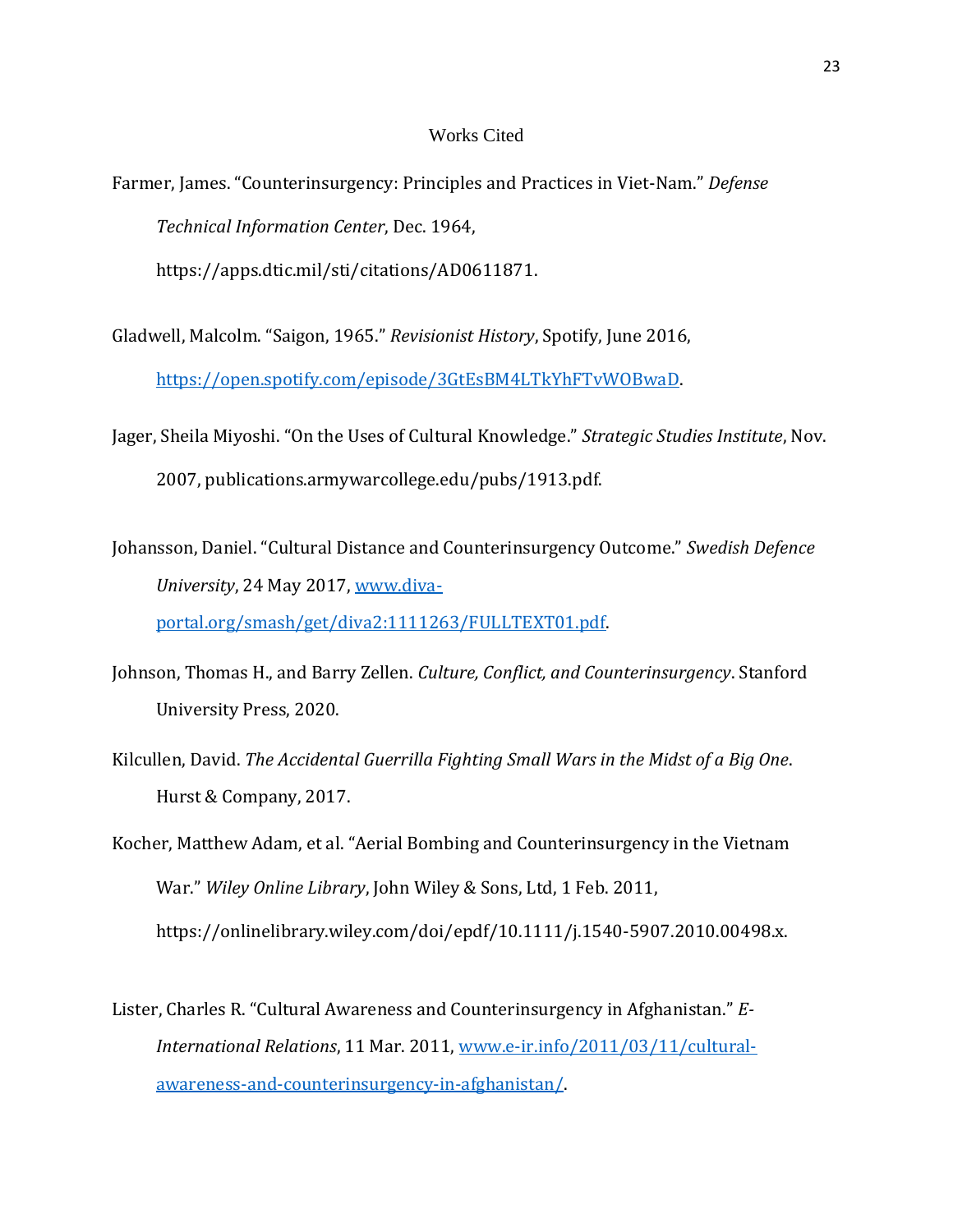- Morris, Charlotte. "To What Extent Has U.S. Foreign Policy Contributed to an Increase in Religious Inspired Terrorism since 1945?" *JSTOR*, Pluto Journals, 2019, www.jstor.org/stable/pdf/10.13169/jglobfaul.6.2.0186.pdf?refreqid=excelsior%3Ac e27970bc15f350395b619e8269bfa33.
- Piazza, James A, and Seung-Whan Choi. "International Military Interventions and Transnational Terrorist Backlash." *Oxford University Press*, UNL Libraries, 2018, web.a.ebscohost.com.libproxy.unl.edu/ehost/pdfviewer/pdfviewer?vid=3&sid=52b2 c9e9-2213-4c97-8bdd-28ce597dd1c6%40sdc-v-sessmgr01.
- Powaski, Ronald E. "Bush and Clausewitz." *EBSCO Publishing*, 2002, web.a.ebscohost.com.libproxy.unl.edu/ehost/pdfviewer/pdfviewer?vid=5&sid=fc748 e9f-ab56-4090-b14b-709f2db707d9%40sdc-v-sessmgr03.
- Rosen, Stephen Peter. "Vietnam and the American Theory of Limited War." *JSTOR*, 1982, https://www.jstor.org/stable/2538434?seq=1#metadata\_info\_tab\_contents.
- Spector, Ronald H. "U.S. Army Strategy in the Vietnam War." *Project Muse*, The MIT Press, 1987, https://muse.jhu.edu/article/446320/summary?casa\_token=Yz0NP-1YpZIAAAAA%3AO\_n2WXNFmgVb4lEgO2SusA6BYZ0PA0akwxha0NezW00bv7CuAn srTElUqcmwdqiFXAEv4GCTdA.
- "Tactics in Counterinsurgency." *Headquarters Department of the Army*, Mar. 2009, fas.org/irp/doddir/army/fmi3-24-2.pdf.
- Thomas, Clayton. *U.S. Military Withdrawal and Taliban Takeover in Afghanistan*. Congressional Research Service, 17 Sept. 2021, https://crsreports.congress.gov/product/pdf/R/R46879.